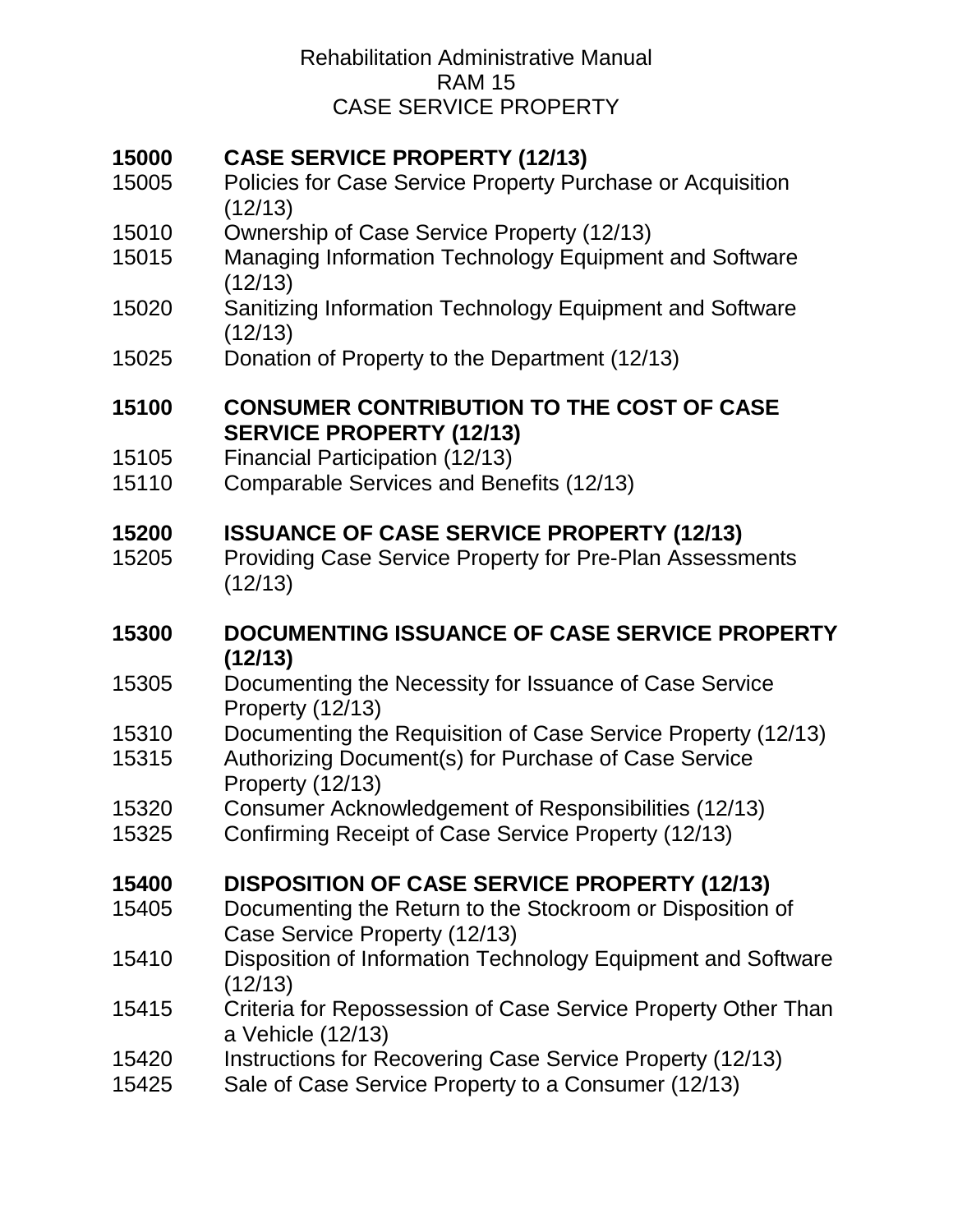- 15430 [Sale of Case Service Property to Other than a Consumer](#page-20-1)  [\(12/13\)](#page-20-1)
- 15435 [Disposition of Live Animals Purchased as Case Service](#page-21-0)  [Property \(12/13\)](#page-21-0)
- 15440 [Case Service Property Returned to the Stockroom \(12/13\)](#page-22-0)
- 15445 [Case Service Property Held in the Stockroom Reissued to](#page-23-0)  [another Consumer \(12/13\)](#page-23-0)
- 15450 Transfers Between [Districts of Case Service Property Held in](#page-23-1)  [the Stockroom \(12/13\)](#page-23-1)
- 15455 [Donation of State Property \(12/13\)](#page-23-2)

# **15500 [CASE SERVICE PROPERTY TAKEN OUT OF STATE OR](#page-25-0)  [HELD IN-STATE IN A TRAINING CENTER \(12/13\)](#page-25-0)**

# **15600 [VEHICLES: PURCHASE \(12/13\)](#page-26-0)**

- 15605 [Purchase of a State-Owned Vehicle for Modification and Loan](#page-26-1)  [to a Consumer \(12/13\)](#page-26-1)
- 15610 [Documenting the Necessity to Purchase a State-Owned](#page-27-0)  [Vehicle for Modification and Loan to a Consumer \(12/13\)](#page-27-0)
- 15615 [Approval Requirements to Purchase a State-Owned Vehicle for](#page-29-0)  [Modification and Loan to a Consumer \(12/13\)](#page-29-0)

# **15700 [VEHICLES: ISSUANCE AND REISSUANCE \(12/13\)](#page-30-0)**

# **15800 [VEHICLES: OWNERSHIP \(12/13\)](#page-31-0)**

- 15805 [Reporting the Physical Location of a Modified, State-Owned](#page-31-1)  [Vehicle Loaned to a Consumer \(12/13\)](#page-31-1)
- 15810 [Requirements for Driver License, Registration, and Insurance to](#page-31-2)  [Operate a Modified, State-Owned Vehicle Loaned to a](#page-31-2)  [Consumer \(12/13\)](#page-31-2)
- 15815 [Requirements for Maintenance, Inspection and Repair of a](#page-33-0)  [Modified, State-Owned Vehicle Loaned to a Consumer \(12/13\)](#page-33-0)
- 15820 [Documenting Maintenance, Inspection and Repair of a](#page-34-0)  [Modified, State-Owned Vehicle Loaned to a Consumer \(12/13\)](#page-34-0)
- 15825 [Documenting Accidents and Accident Repairs for a Modified,](#page-35-0)  [State-Owned Vehicle Loaned to a Consumer \(12/13\)](#page-35-0)
- 15830 [Impounded or Abandoned Modified, State-Owned Vehicle](#page-36-0)  [Loaned to a Consumer \(12/13\)](#page-36-0)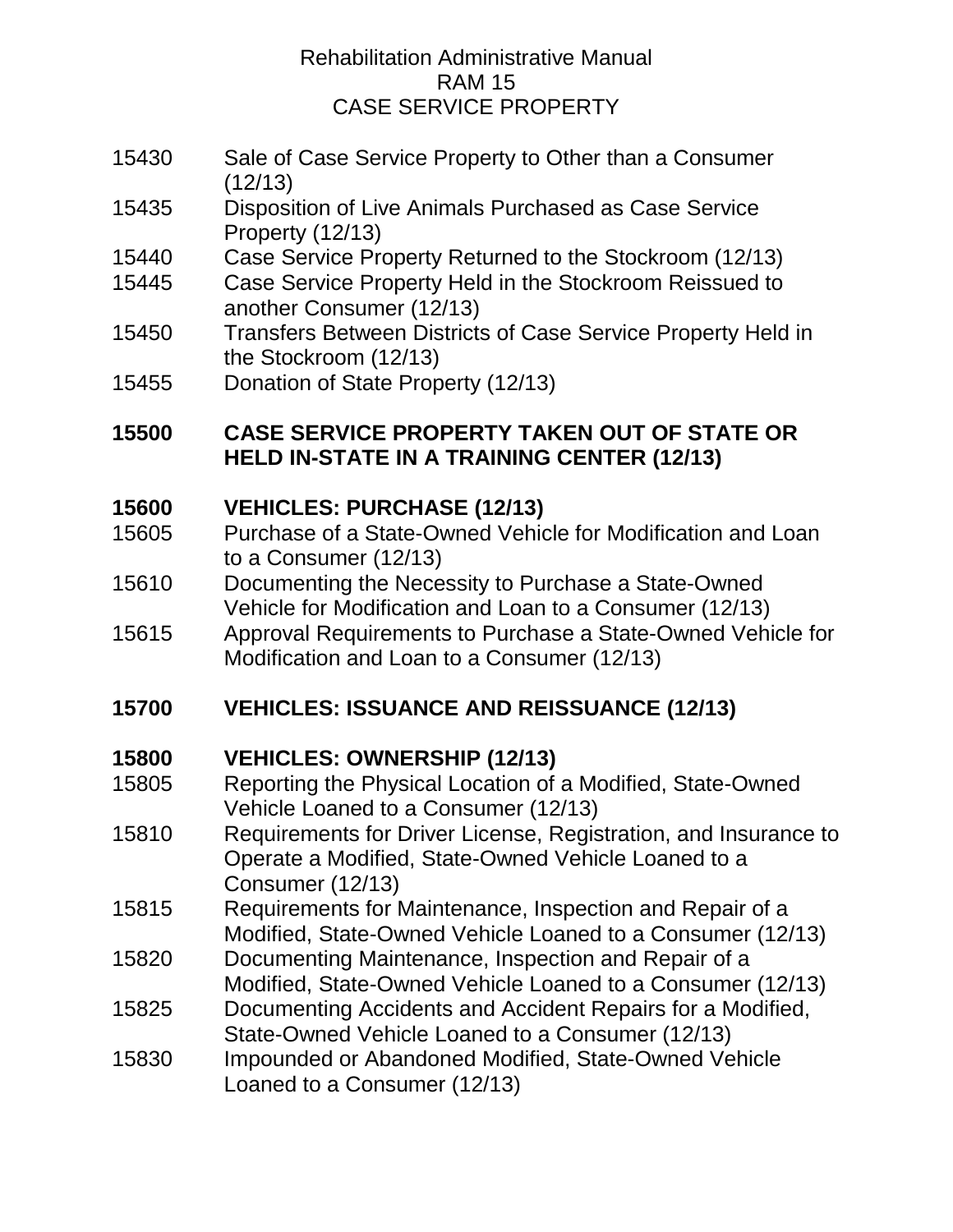# **15900 [VEHICLES: DISPOSITION \(12/13\)](#page-37-0)**

- 15905 [Transferring Title of a Modified, State-Owned Vehicle to a](#page-37-1)  [Consumer \(12/13\)](#page-37-1)
- 15910 [Repossession of a Modified, State-Owned Vehicle Loaned to a](#page-38-0)  [Consumer \(12/13\)](#page-38-0)

# **[CASE SERVICE PROPERTY RECORDS AND FORMS \(12/13\)](#page-39-0)**

[Authorization Register](#page-39-1) [Record of Services](#page-39-2) [DR 232 Case Service Property Stockroom Control](#page-39-3) [DR 290 Issuance of Equipment](#page-39-4) [DR 290A Issuance of Vehicle](#page-40-0) [DR 812 Fiscal Review and Approval Request](#page-40-1) OFA 35 - [Preventive Maintenance Schedule / Safety Inspection](#page-40-2)  [Worksheet](#page-40-2) [STD 270 Vehicle Accident Report](#page-40-3) [STD 271 Automobile Maintenance Record](#page-41-0)

### **[EXHIBITS](#page-42-0)**

- Exhibit A [Financial Ability Worksheet](#page-42-1)
- Exhibit B [Checklist for Proposed Vehicle Purchase](#page-42-2)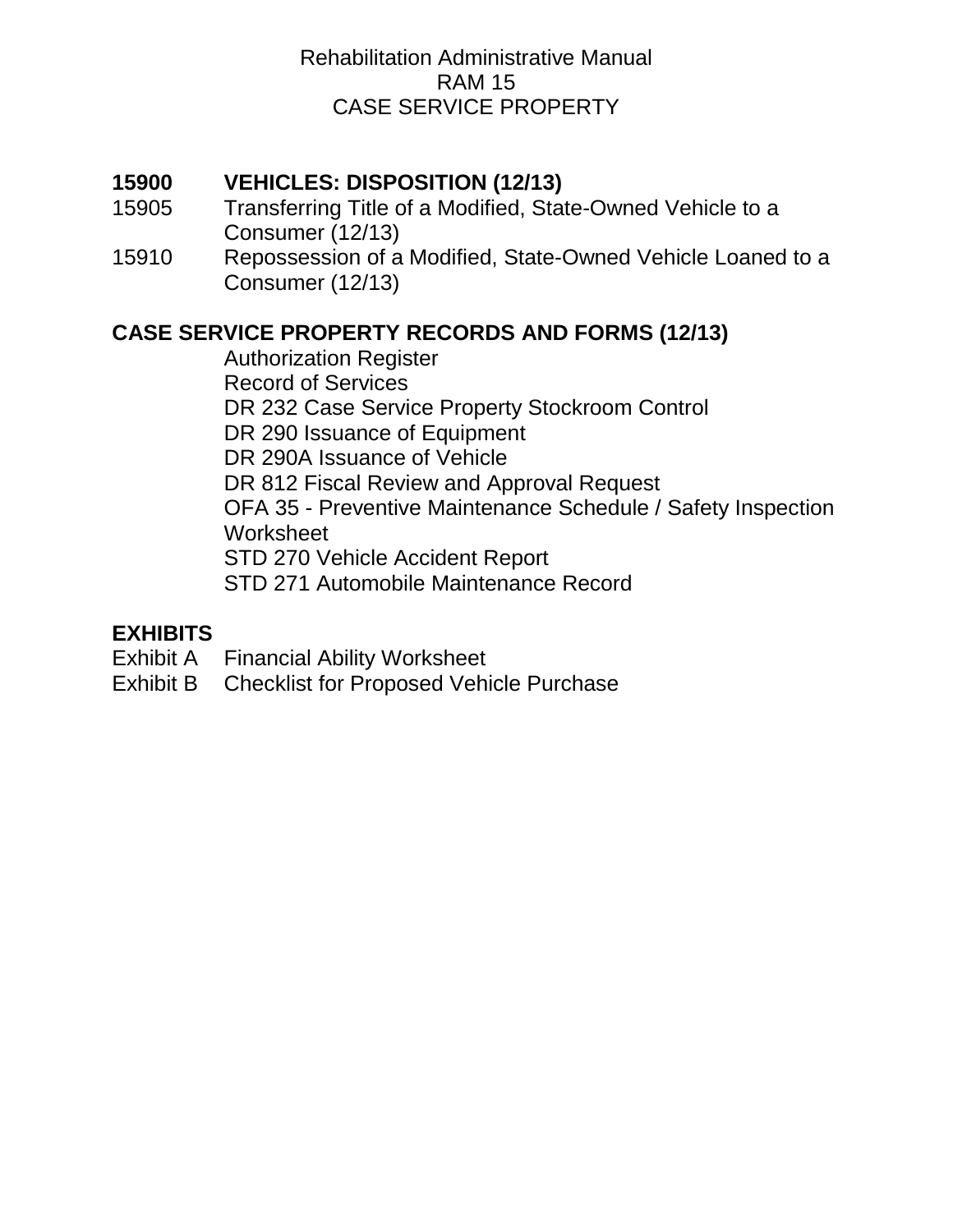# <span id="page-3-0"></span>**15000 CASE SERVICE PROPERTY (12/13)**

The Department of Rehabilitation (DOR) shall demonstrate responsible administration of the vocational rehabilitation (VR) program, including appropriate management and oversight of case service property as described in this chapter.

The content of this chapter is limited to the DOR's policies regarding case service property. Case service property means tools, equipment, electronic devices, live property, and initial stocks and supplies that are determined necessary and are purchased for an individual with a disability to participate in his or her Individualized Plan for Employment (I.P.E.) and to achieve an employment outcome. Case service property may only be purchased prior to plan development in accordance with the conditions in Section 15205 of this chapter.

Case service property is not used for state business and shall not be capitalized.[1](#page-3-1)

Case service property does not include the following:

- "Real property," as defined in California Code of Regulations (CCR), title 9, section 7149.1.
- Administrative property, such as supplies and materials used to conduct state business. This is addressed in Rehabilitation Administrative Manual (RAM) Chapter 5.
- "Personal Goal" property, which is addressed in RAM Chapter 12.

For brevity, this chapter uses the following conventions:

- The term "consumer" is used in lieu of "eligible individual." Policy references to "consumers" shall also apply to applicants unless otherwise specified.
- The term "record of services" is used in lieu of "case file."
- The term "Rehabilitation Counselor" means Senior Vocational Rehabilitation Counselor, Qualified Rehabilitation Professional (SVRC, QRP).

<span id="page-3-1"></span> $\overline{\phantom{a}}$  $1$  DGS correspondence to the DOR, dated June 26, 2009.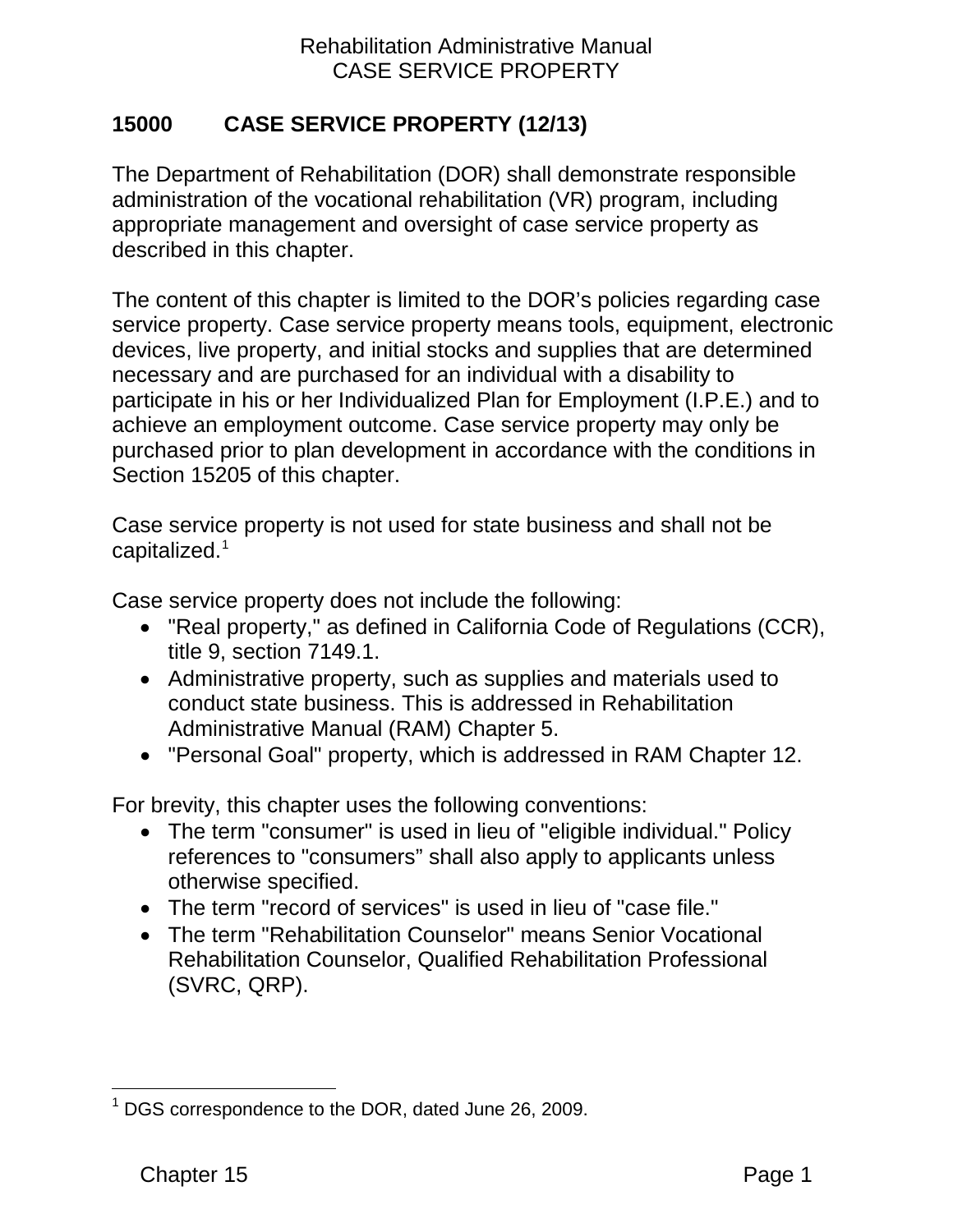• The term "district staff" refers to standard and optional actors within a Vocational Rehabilitation Service Delivery (VRSD) team, and other authorized staff.

This chapter incorporates changes in policy and case recording that occurred after the implementation of the DOR's new electronic recording system, AWARE, effective June, 2011. It is designed to be used in conjunction with the AWARE Reference Guide located on the DOR intranet.

The accompanying RAM Chapter 15 Toolbox contains a desk manual with procedures for performing a variety of tasks referenced in this chapter, including but not limited to purchasing and modifying a state-owned vehicle loaned to a consumer.

Authority: State Administrative Manual (SAM), sections 4819.2, 8603, and 8650; 34 Code of Federal Regulations (CFR) 361.13(c) and 361.48(p); California Code of Regulations (CCR), title 9, sections 7013.2, 7028.4, and 7194.

### <span id="page-4-0"></span>**15005 Policies for Case Service Property Purchase or Acquisition (12/13)**

The Department of General Services (DGS) has given the DOR "delegated purchasing authority" for VR goods and services, including case service property.

A DR 812 FISCAL REVIEW AND APPROVAL REQUEST form is required for each purchase of case service property valued at over \$20,000. The DR 812 requires approval by a District Administrator, Deputy Director, and the Chief of Budget, Fiscal Forecasting, and Research.

District staff shall be responsible for understanding and complying with this chapter, as well as the DOR's RAM chapters and resources that contain policies, processes, and procedures for purchasing or acquiring case service property, including but not limited to:

- RAM Chapter 5—Property/Equipment
- RAM Chapter 9—Procurement Policies and Procedures
- RAM Chapter 10—Account Codes and Records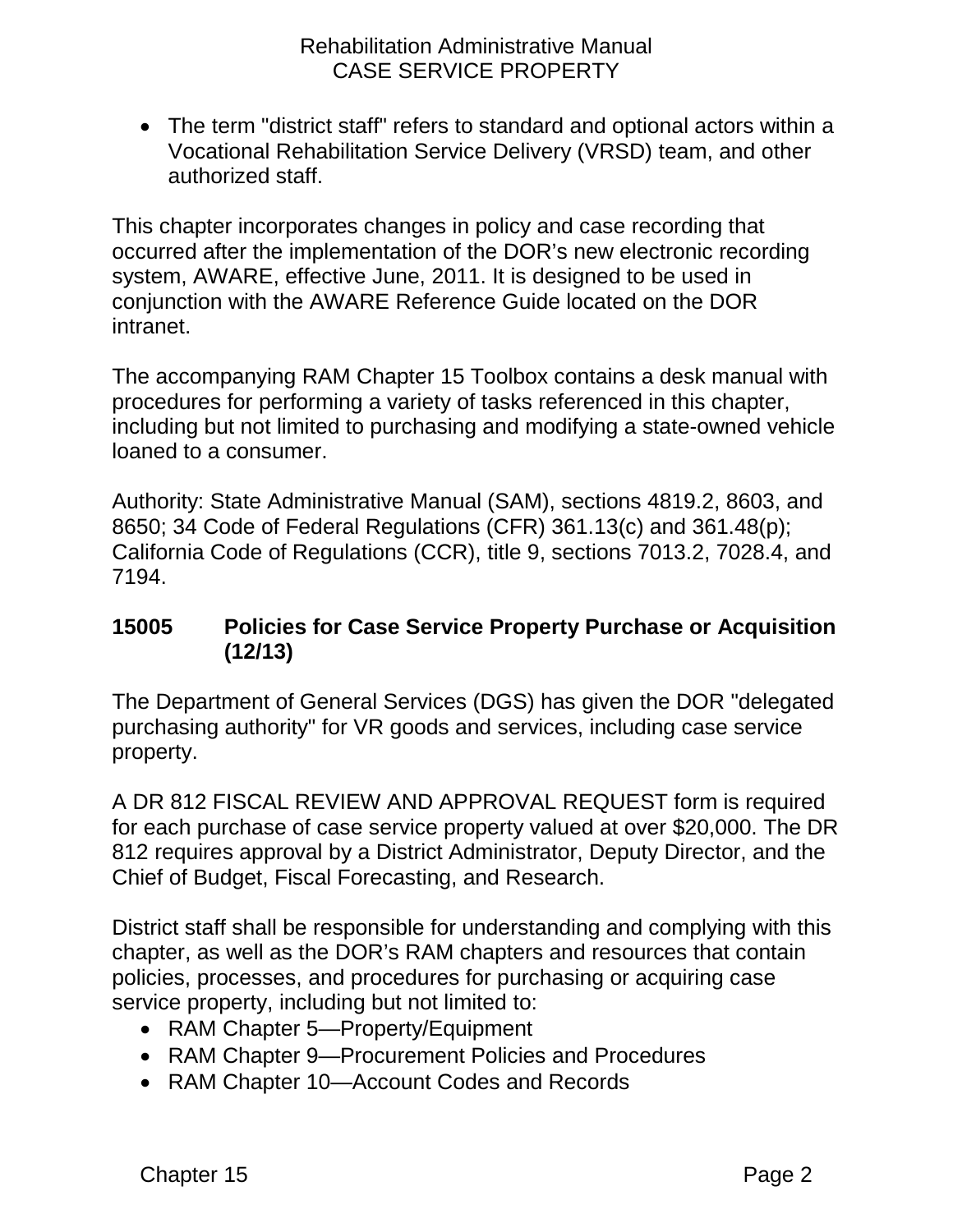- RAM Chapter 11—Encumbrances and Disencumbrances
- RAM Chapter 12—Authorizing Case Service Expenditures
- RAM Chapter 13-Invoices
- RAM Chapter 14—Accounts Receivable
- RAM Chapter 16—Revolving Fund / Imprest Cash/Bank Drafts
- RAM Chapter 17—Cash Receipts
- RAM Chapter 30—Record of Services
- AWARE Reference Guide
- AWARE Frequently Asked Questions (FAQs)
- DOR Contracts and Procurement Bulletins

In accordance with RAM Chapter 12, district staff shall adhere to the DOR's operational policies for "prior approval" requirements regardless of Rehabilitation Counselor "approval authority."

When an item requires prior approval, the Rehabilitation Counselor or designated district staff will obtain, and document, Team Manager and other required approvals before the case service property is requested. Support staff will ensure prior approvals are obtained before issuing an authorizing document.

Detailed lists of non-medical and medical procurements that require prior approval by a Team Manager, or others, can be found in the following RAM Chapter 12 Exhibits:

- RAM Chapter 12, Exhibit A
- RAM Chapter 12, Exhibit C

# <span id="page-5-0"></span>**15010 Ownership of Case Service Property (12/13)**

The DOR shall retain ownership (title) of case service property until it is properly disposed in accordance with Section 15400. However, the DOR shall immediately transfer title of case service property to an individual at the time of purchase for the following types of equipment:

- Prosthetic, orthotic, and other assistive devices including wheelchairs, hearing aids, and glasses.
- "Customized equipment," which is equipment that has been modified to meet an individual consumer's needs, excluding modifications to state-owned vehicles to which the DOR holds title.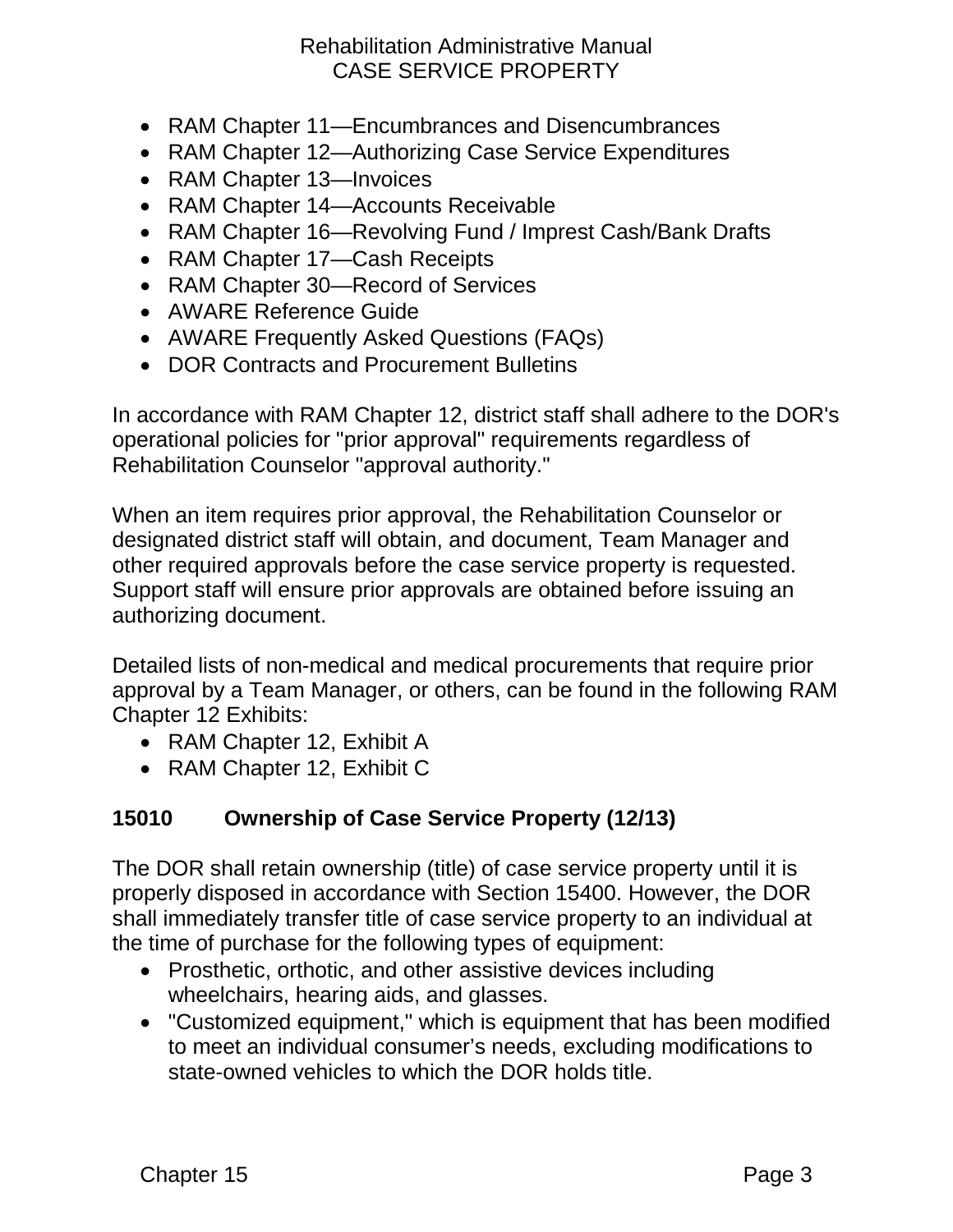Computers purchased as an integrated system may be reissued to another individual, as appropriate. They are not eligible for transfer of title at the time of purchase.

# <span id="page-6-0"></span>**15015 Managing Information Technology Equipment and Software (12/13)**

Information Technology (I.T.) equipment and software means all computerized and auxiliary automated information-handling items. It may include, but is not limited to, devices and software for information handling, storage and retrieval, systems design and analysis, and conversion of data. It may also include devices and software for computer programming, voice, video, and data communications, systems controls, and simulation.

The DOR shall follow specific policies, processes, and procedures to ensure the responsible management of I.T. equipment and software as follows:

- No software purchased for a consumer will be licensed to the DOR.
- The Rehabilitation Counselor or designated district staff will ensure that I.T. equipment with installed software will have the software license(s), including the operating system, registered in a consumer's name at the time of purchase.
- When I.T. equipment or software is reissued, the software license(s), including the operating system, will be transferred, and reregistered, into the new consumer's name.
- In accordance with Section 15020, the Rehabilitation Counselor or designated district staff will follow proper sanitation methods to ensure that a consumer's confidential, sensitive, or personal information is removed, as appropriate.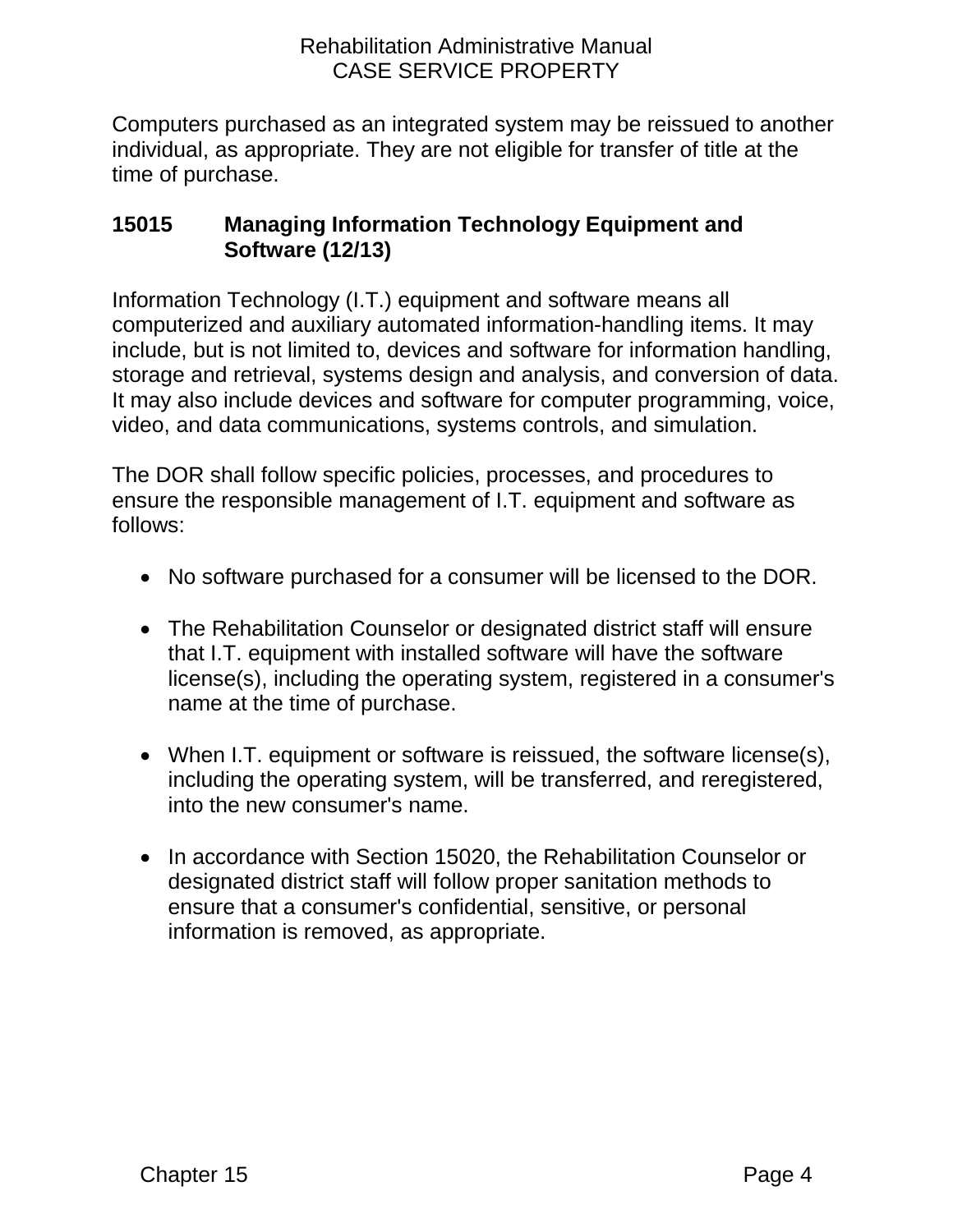## <span id="page-7-0"></span>**15020 Sanitizing Information Technology Equipment and Software (12/13)**

In the context of providing case service property to consumers, sanitization of I.T. equipment and software means that any confidential, sensitive, or personal consumer information is wiped, overwritten, or destroyed using a DOR-approved destruction method. The DOR shall follow the destruction methods specified by the DOR's Information Security Office and located on the DOR intranet.

The DOR shall ensure the sanitization of I.T. equipment and software to prevent the inadvertent release of a consumer's confidential, sensitive, or personal information.

The Rehabilitation Counselor or designated district staff will:

- Authorize a vendor, such as a local computer store, to immediately sanitize the I.T. equipment or software.
- Charge the cost of sanitization to the prior consumer's record of services, unless otherwise specified.
- Contact the DOR's Information Security Officer, if there are questions regarding sanitization.

Authority: 34 CFR, section 361.47(a); CCR, title 9, section 7194(b).

# <span id="page-7-1"></span>**15025 Donation of Property to the Department (12/13)**

On rare occasions, property may be donated to the DOR for use in case services. Property donated to the DOR for case services may be considered a "gift" to the state and must be approved in advance by the Department of Finance.

The DOR shall follow specific policies, processes, and procedures to ensure appropriate control agency approval and sanitization of such property as follows:

- Prior to accepting a donation, the District Administrator or designee will contact the DOR's Budget, Fiscal Forecasting, and Research office (BFFR).
- The BFFR will coordinate Department of Finance approval.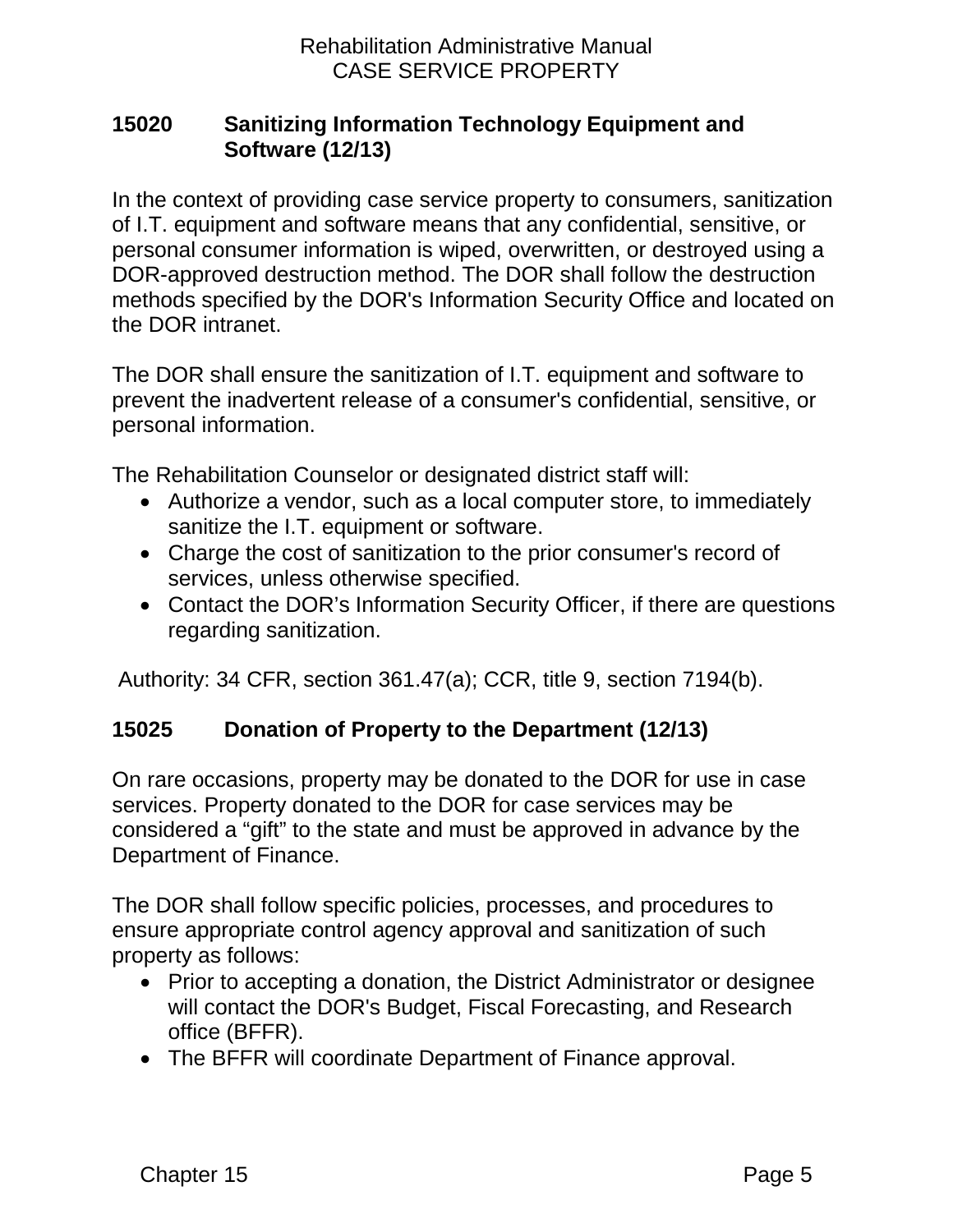- Information Technology equipment or software donated to the DOR will be properly sanitized, as directed in Section 15020, immediately upon receipt.
- The sanitization will be charged as an administrative expense.

Authority: State Administrative Manual (SAM), section 8634.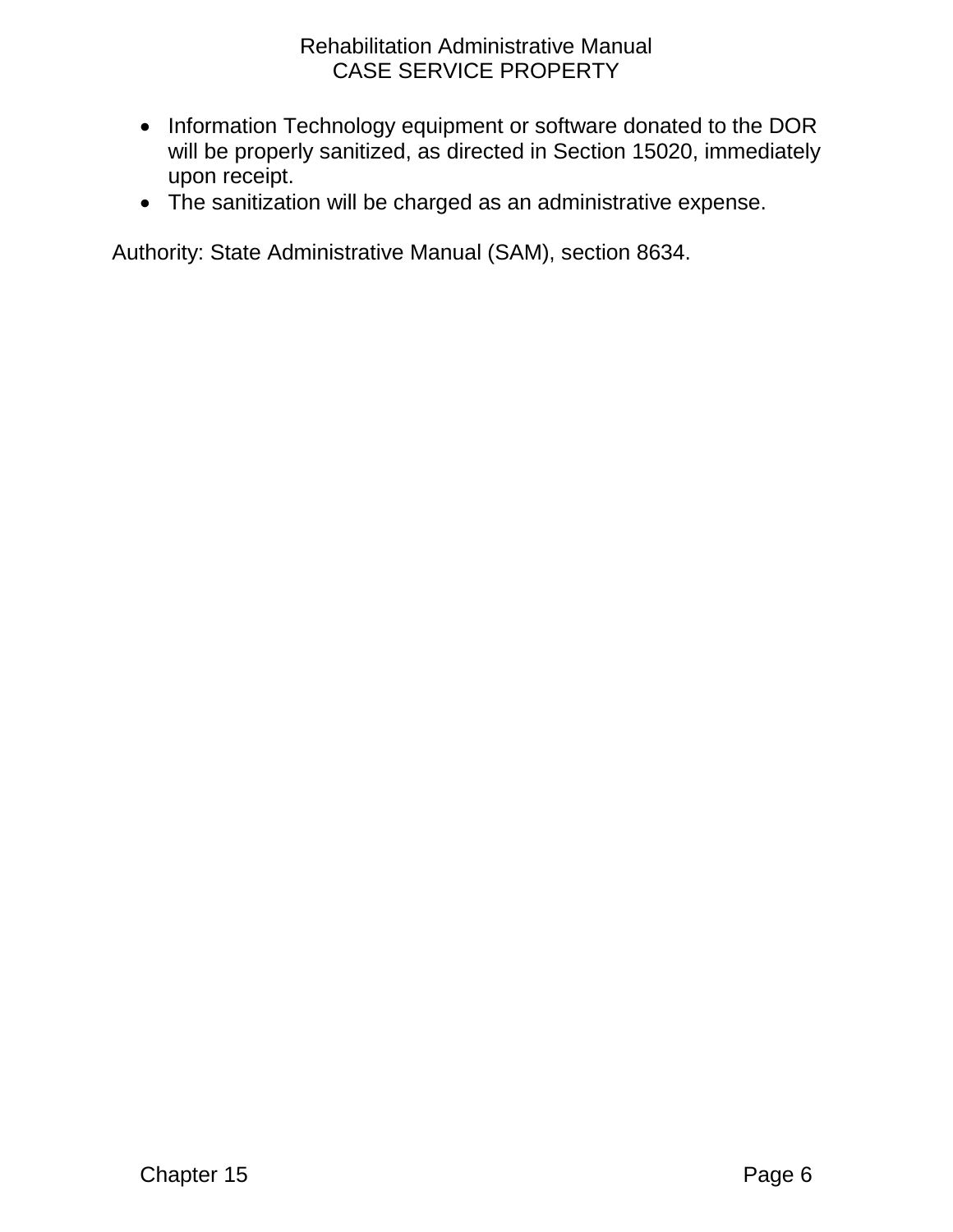# <span id="page-9-0"></span>**15100 CONSUMER CONTRIBUTION TO THE COST OF CASE SERVICE PROPERTY (12/13)**

# <span id="page-9-1"></span>**15105 Financial Participation (12/13)**

The DOR shall follow regulations for the application, computation, and payment of a consumer's contribution to the cost of case service property, or his or her exemption from it (34 CFR 361.54).

A consumer shall not be required to contribute to the cost of case service property, unless and until such time as the title and legal ownership is transferred to the consumer. A consumer will pay any financial participation in full prior to the DOR's release of case service property.

The Rehabilitation Counselor or designated district staff will:

- Review a consumer's receipt of public assistance and benefits to determine whether the consumer is exempt from financial participation.
- For consumers who are not exempt, review a consumer's monthly financial participation contribution, if any, using the DR 233. STATEMENT OF FINANCIAL STATUS form
- Calculate the consumer's monthly "client income," and consider the income of all "household members," such as a spouse or parent, as appropriate.
- Determine whether a particular item of case service property is exempt from financial participation.

State regulations exempt "tools" necessary for the performance of an occupation from financial participation (CCR, title 9, sections 7028.4 and 7191(c)(5)).

Federal regulations exempt any auxiliary aid or service that an individual with a disability requires under Section 504 of the Americans with Disabilities Act or regulations implementing those laws, in order participate in the VR program (34 CFR 361.54(b)(3)(i)(g)).

In contrast, "equipment" is subject to financial participation. Equipment means machines, mechanical or electronic devices, or appliances or fixtures that an individual operates or activates to perform a task (CCR, title 9, section 7013.2).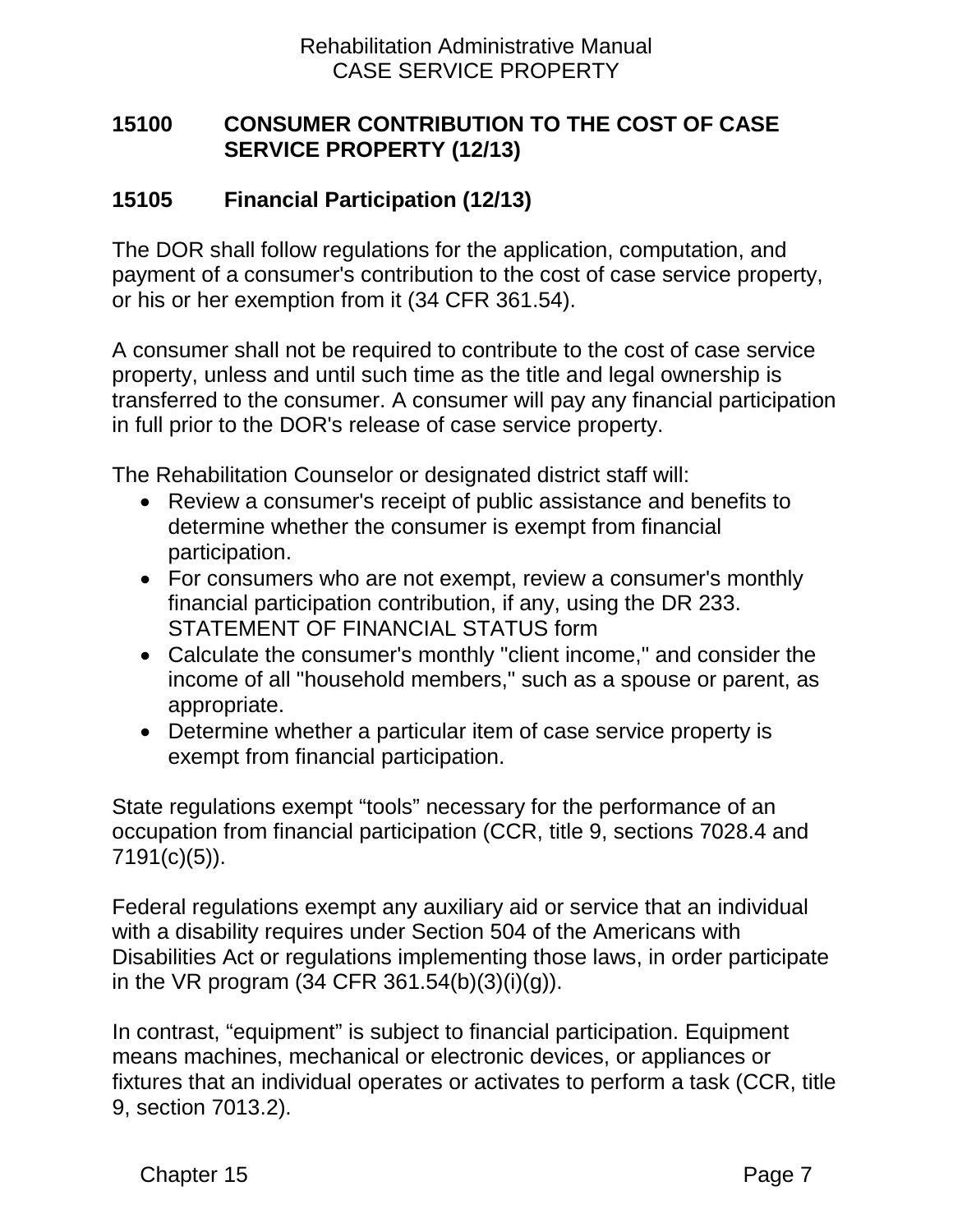The following transportation services are related to case service property and are also subject to financial participation:

- State-owned vehicles for modification and loan to a consumer (vehicle purchase is a transportation service).
- Transportation costs *in excess of*:
	- $\triangleright$  The rate charged by the most economical public transportation available.
	- $\triangleright$  Reimbursement for the operation of a private motor vehicle on a per mile basis at a rate established by the DOR.

Refer to CCR, title 9, sections 7190 through 7193 for information on the financial participation requirements, use of the DR 233, and exemptions.

Refer to RAM Chapter 17 for information on processing payments of consumer financial participation to the DOR.

Authority: 34 CFR 361.54; CCR, title 9, sections 7013.2, 7028.4, 7190, 7191, 7192, 7193, and 7194.

# <span id="page-10-0"></span>**15110 Comparable Services and Benefits (12/13)**

The DOR shall follow federal regulations for the application of comparable services and benefits (34 CFR 361.53).

The Rehabilitation Counselor will determine whether comparable services and benefits for case service property exist under any other program and whether those services and benefits are available to the individual, unless such a determination would interrupt or delay any of the following:

- The progress of the individual toward achieving the employment outcome identified in his or her I.P.E.
- An immediate job placement.
- The provision of VR services to an individual who is determined to be at extreme medical risk, based on medical evidence provided by an appropriate qualified medical professional.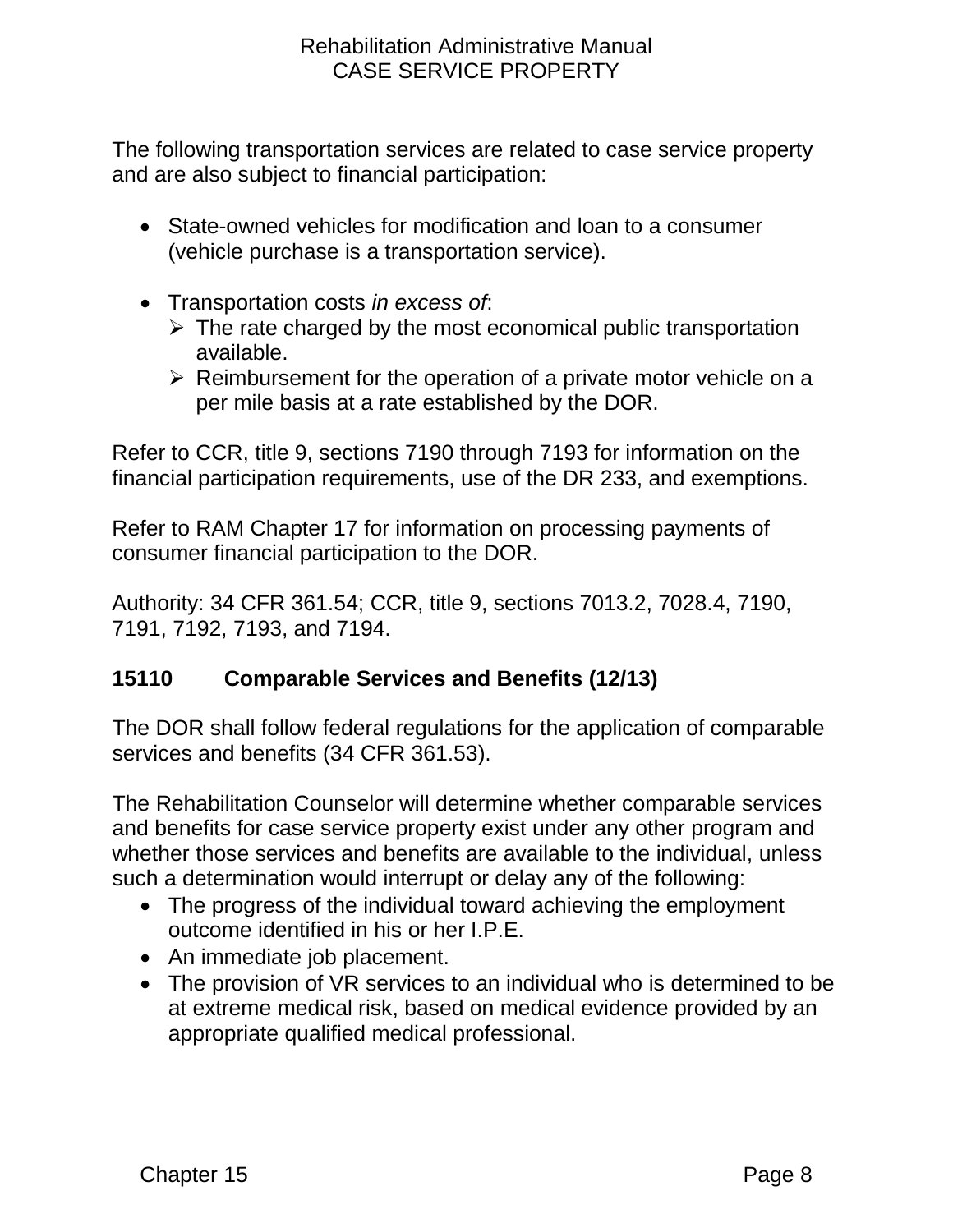In reference to case service property, the following are exempt from comparable services and benefits:

- "Rehabilitation Technology" items, including telecommunications, sensory and other technological aids and devices (34 CFR 361.5(b)(45)).
- Assistive Technology (A.T.) devices.

Refer to CCR, title 9, section 7196 for more information on comparable services and benefits, and the exemptions from them.

The following citations provide definitions used in this section:

- "Assistive Technology Device" in the CCR, title 9, section 7002.
- "Rehabilitation Engineering" in the CCR, title 9, section 7024.4.
- "Rehabilitation Technology" in the CCR, title 9, section 7024.7.
- "Tools" in the CCR, title 9, section 7028.4.
- "Extreme Medical Risk" in the CCR, title 9, section 7198.

Authority: 34 CFR 361.5 and 34 CFR 361.53; CCR, title 9, sections 7002, 7006, 7024.4, 7024.7, 7028.8, 7196, 7197, and 7198.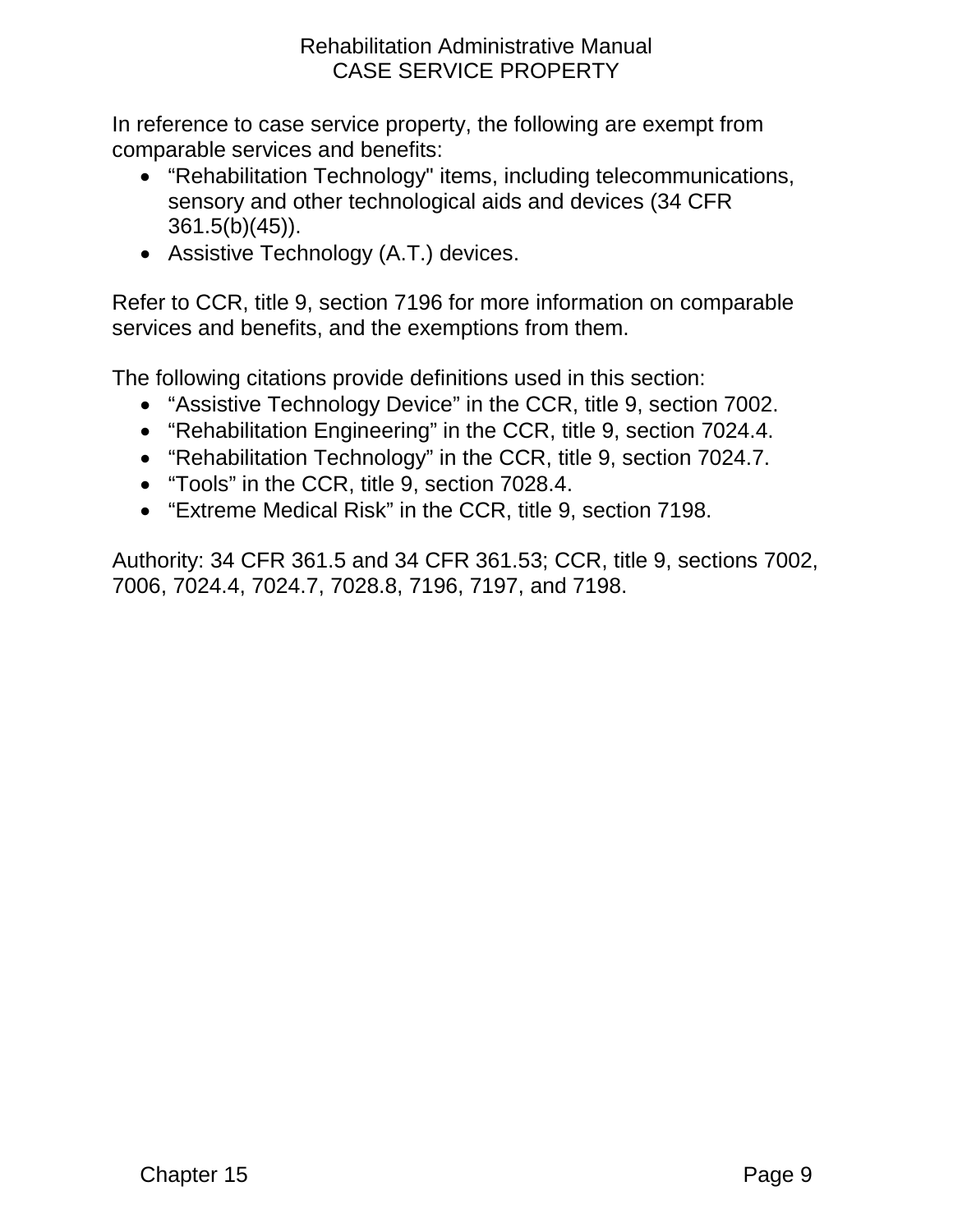## <span id="page-12-0"></span>**15200 ISSUANCE OF CASE SERVICE PROPERTY (12/13)**

The DOR shall be responsible for ensuring the appropriate issuance, documentation and delivery/receipt of case service property, including property issued for pre-plan assessments.

The DOR shall only purchase case service property for an individual with a disability at the time it is needed. The DOR may neither purchase bulk items for a group of consumers nor purchase or store items in anticipation of future consumer need, except for Personal Goal property, because that is considered an administrative purchase.

A Rehabilitation Counselor shall only issue case service property that is required for participation in a consumer's I.P.E., except as noted in Section 15205 below.

## <span id="page-12-1"></span>**15205 Providing Case Service Property for Pre-Plan Assessments (12/13)**

While case service property can be acquired for individuals prior to development of an I.P.E., it shall only be provided to:

- Complete an assessment for eligibility and priority category when existing data is unavailable, insufficient, or inappropriate.
- Complete a comprehensive assessment for development of an I.P.E., when existing data is unavailable, insufficient, or inappropriate.

For example, case service property may be needed to determine eligibility by exploring an individual's capacity to perform in a trial work experience, during which the individual may be provided with items needed to participate.

Authority: 34 CFR 361.42(d).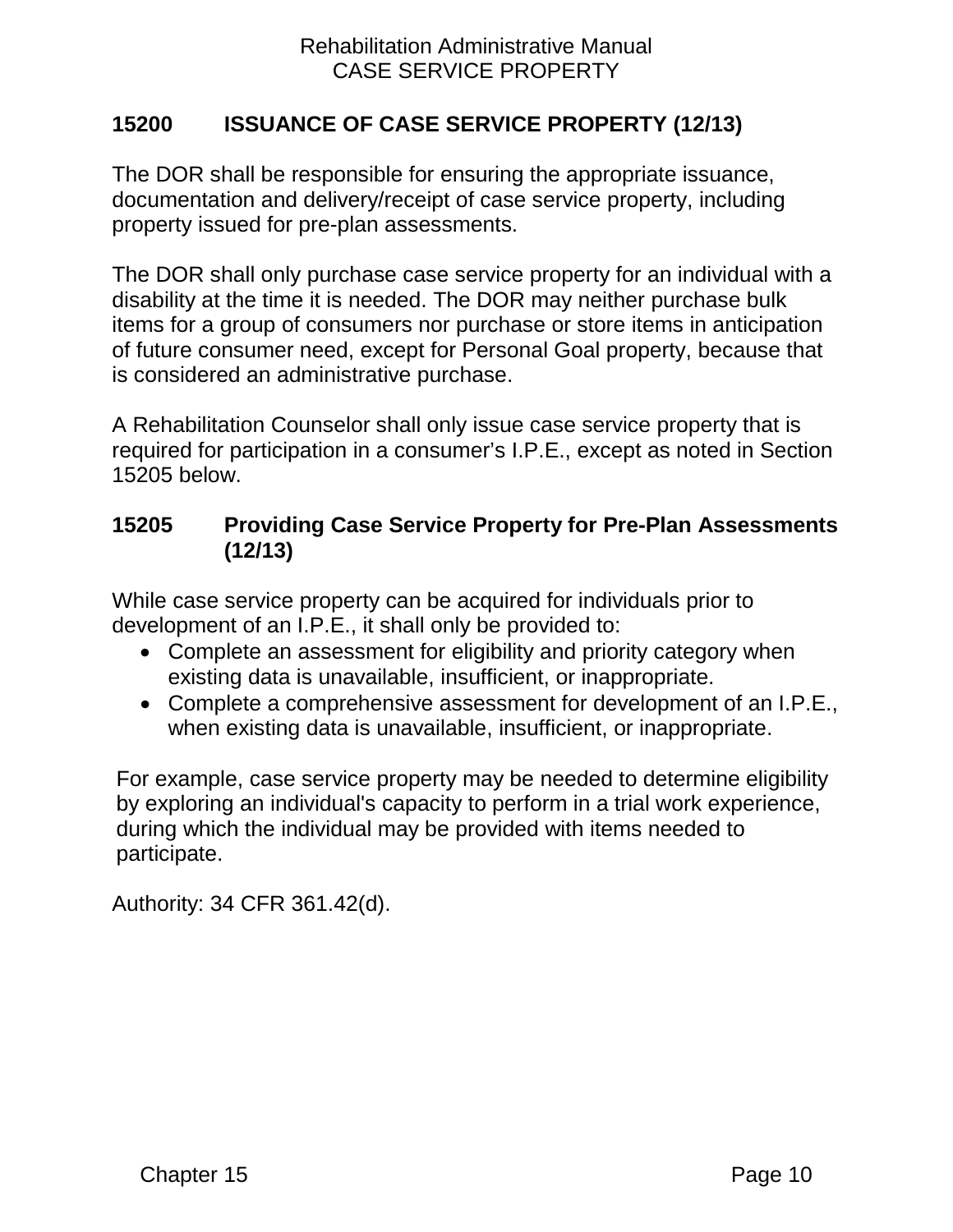# <span id="page-13-0"></span>**15300 DOCUMENTING ISSUANCE OF CASE SERVICE PROPERTY (12/13)**

The DOR shall document in an individual's record of services the issuance of case service property by detailing the necessity, requisition, authorizing document(s), and a consumer's acknowledgement of responsibilities.

The Rehabilitation Counselor and designated district staff will refer to RAM Chapter 30 for case recording requirements, including appropriate documentation of "Activity Dues" and authorizing documents.

The Rehabilitation Counselor and designated district staff will refer to the AWARE Reference Guide for procedures for the completion of the I.P.E. Planned Services, Activity Dues, and Authorizations in AWARE.

# <span id="page-13-1"></span>**15305 Documenting the Necessity for Issuance of Case Service Property (12/13)**

The DOR shall use an individual's record of services case notes and the I.P.E. to document the necessity for issuance of case service property. In collaboration with the consumer, the Rehabilitation Counselor's determination of appropriate services is sufficient justification of necessity.

# <span id="page-13-2"></span>**15310 Documenting the Requisition of Case Service Property (12/13)**

The DOR shall use an AWARE "Activity Due" to document the request to purchase case service property or to reissue a previously purchased item from the storeroom. An Activity Due is a screen in AWARE that communicates procurement or reissuance requests, and other information, to designated district staff.

After the Rehabilitation Counselor has documented the need for case service property, the Rehabilitation Counselor or designated district staff will create an Activity Due to request the purchase of case service property. All members of the VRSD team will ensure that prior approval requirements, if any, are documented in accordance with Exhibit A and Exhibit C of RAM Chapter 12 in accordance with Section 15005.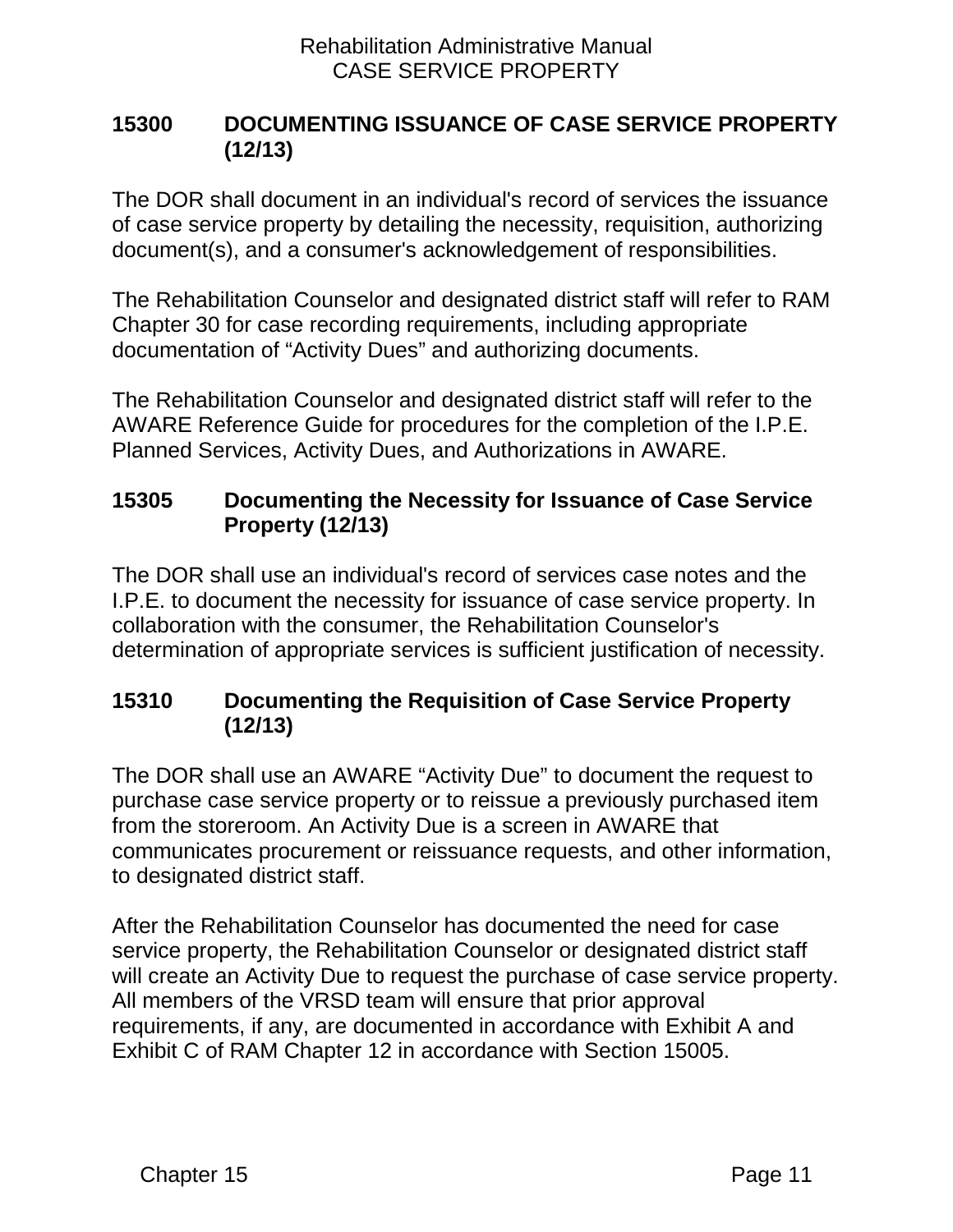Designated district staff will complete and document the bidding process and vendor selection, and will determine the best value in accordance with RAM Chapter 9 procurement policies.

# <span id="page-14-0"></span>**15315 Authorizing Document(s) for Purchase of Case Service Property (12/13)**

The DOR shall utilize a DR 297D CONTRACT/DELEGATION PURCHASE ORDER form as an authorizing document(s) to track and monitor the issuance of case service property.

Designated support staff will:

- Specify authorization information on the DR 297D.
- Describe relevant purchase information, including but not limited to the procedure code for each item, specification or description, dates of service, terms and conditions, and special instructions, if any.
- Gather and manage appropriate procurement records, e.g., bid quotes, wholesale cost listings, Cal-Card receipts, and etcetera.

# <span id="page-14-1"></span>**15320 Consumer Acknowledgement of Responsibilities (12/13)**

<span id="page-14-2"></span>The DOR shall use the DR 215 INDIVIDUALIZED PLAN FOR EMPLOYMENT to advise a consumer of his or her responsibilities for case service property and obtain his or her signed acknowledgement of responsibilities.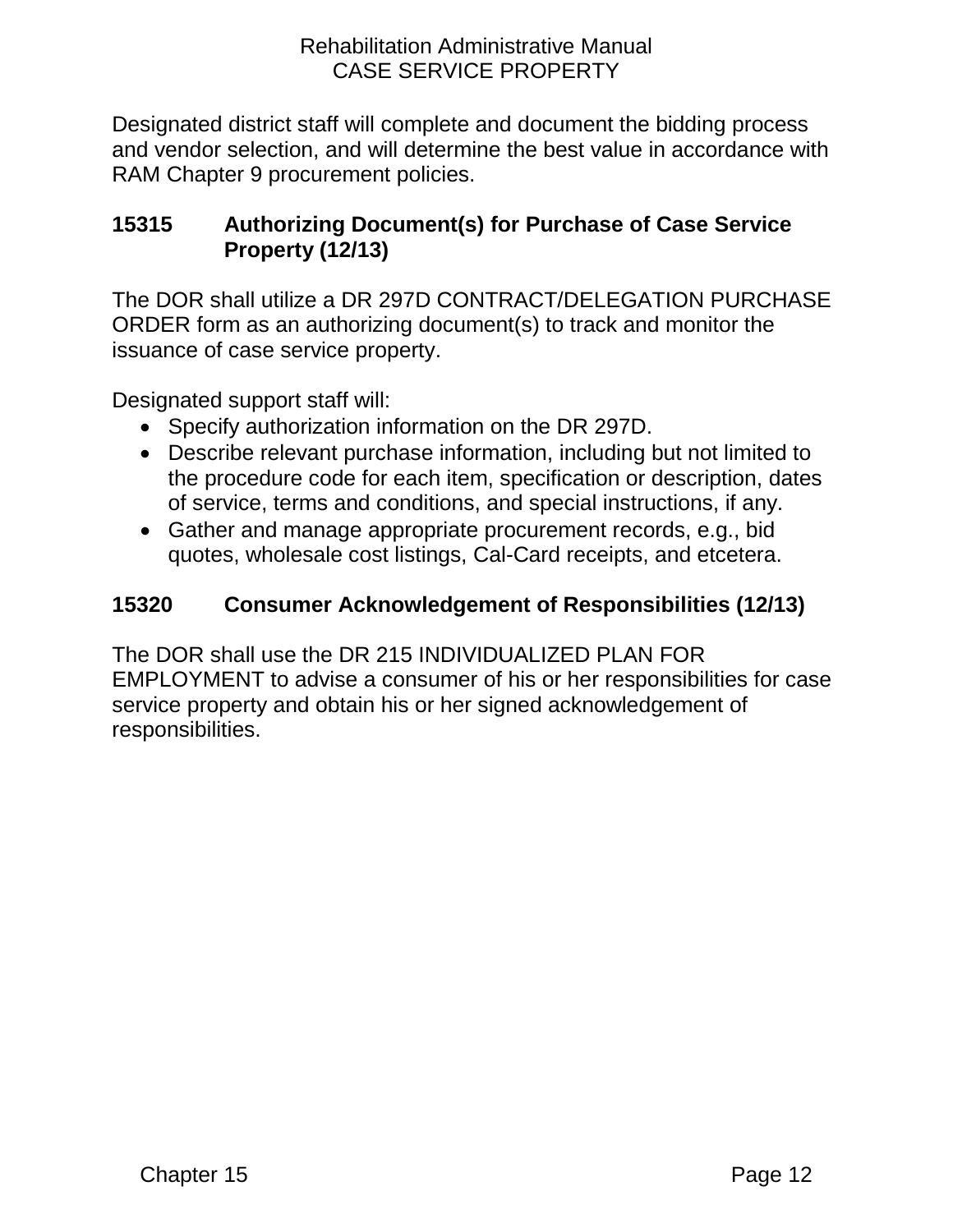## **15325 Confirming Receipt of Case Service Property (12/13)**

The DOR shall ensure the accurate and timely delivery and receipt of necessary case service property.

The Rehabilitation Counselor or designated district staff will confirm that case service property has been delivered and received by the consumer.

Documentation in the record of services shall include confirmation that the consumer has been advised of appropriate use, fair market value, and DOR ownership of said property until the transfer of title.

Section 15400 provides policies for disposition of case service property.

Authority: CCR, title 9, section 7194.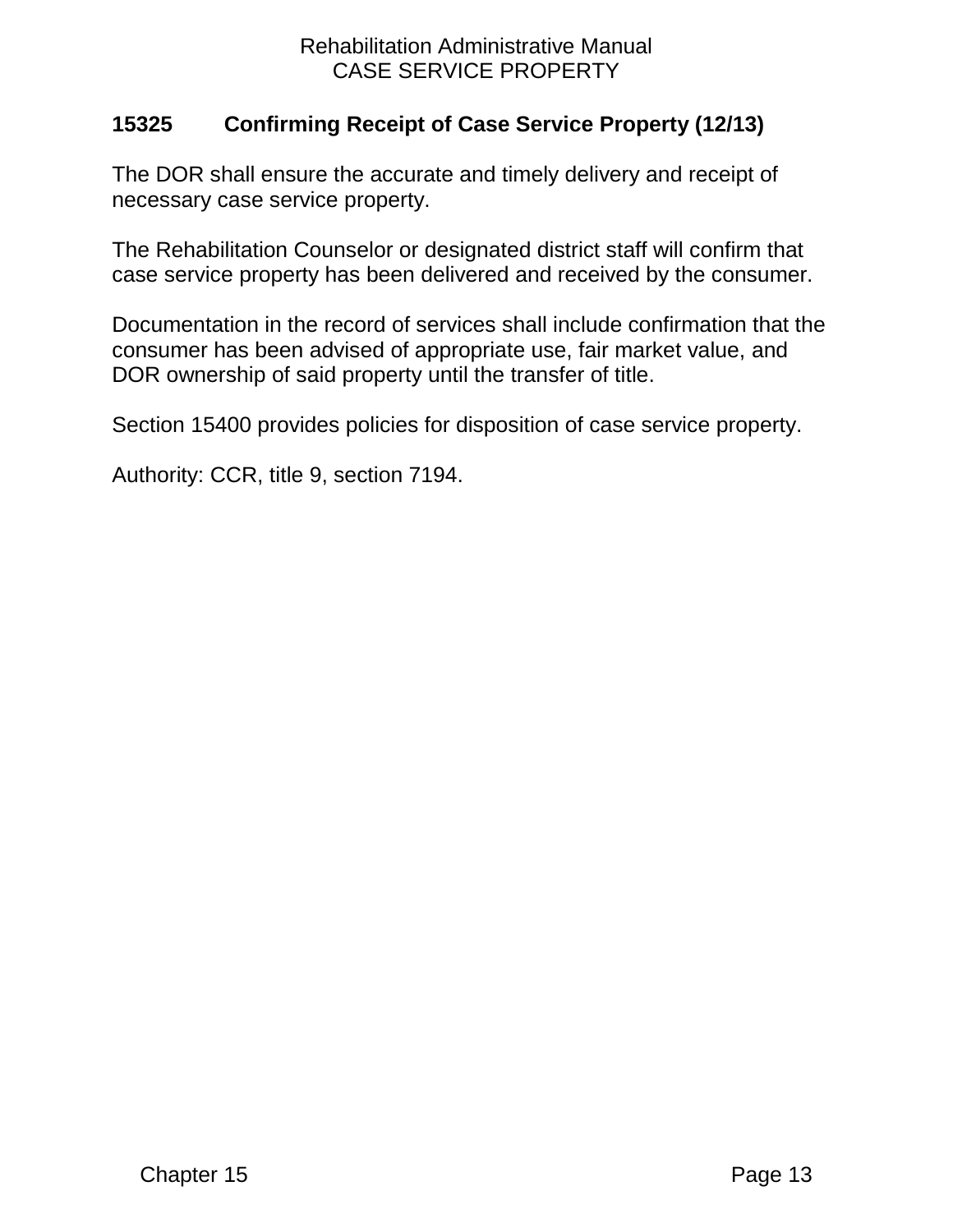# <span id="page-16-0"></span>**15400 DISPOSITION OF CASE SERVICE PROPERTY (12/13)**

The DOR shall take prudent steps to ensure the appropriate disposition of case service property. Disposition includes a variety of actions that the DOR takes to divest itself of title and ownership, and to release possession of the property.

The DOR shall retain ownership of case service property, except as described in Section 15010, until any of the following occur:

- A consumer is successfully rehabilitated and the Rehabilitation Counselor determines that the property is essential to the consumer's employment; and, the consumer has no unpaid financial participation in service costs.
- A consumer wishes to purchase the property at fair market value in accordance with Section 15425.
- The DOR otherwise disposes of the property, e.g., donating, selling to other than a consumer, recycling or discarding it.

Once a consumer pays any financial participation in accordance with Section 15105, the DOR shall collect and deposit a consumer's cost contribution to the cost of services, as well as applicable sales tax, if any, in the form of cash, money order, or cashier's check.

Case service property shall not be given or sold directly or indirectly to a DOR employee.

Case service property is not accounted for in the same way as state administrative property. For example, case service property is not included in the inventory of DOR's administrative property nor shall the DR 152 PROPERTY SURVEY REPORT be used for case service property.

Section 15405 contains policies for documenting the return of case service property to the stockroom.

Section 15410 contains specific policies regarding the disposition of I.T. equipment and software.

Section 15420 contains instructions for recovering case service property as necessary.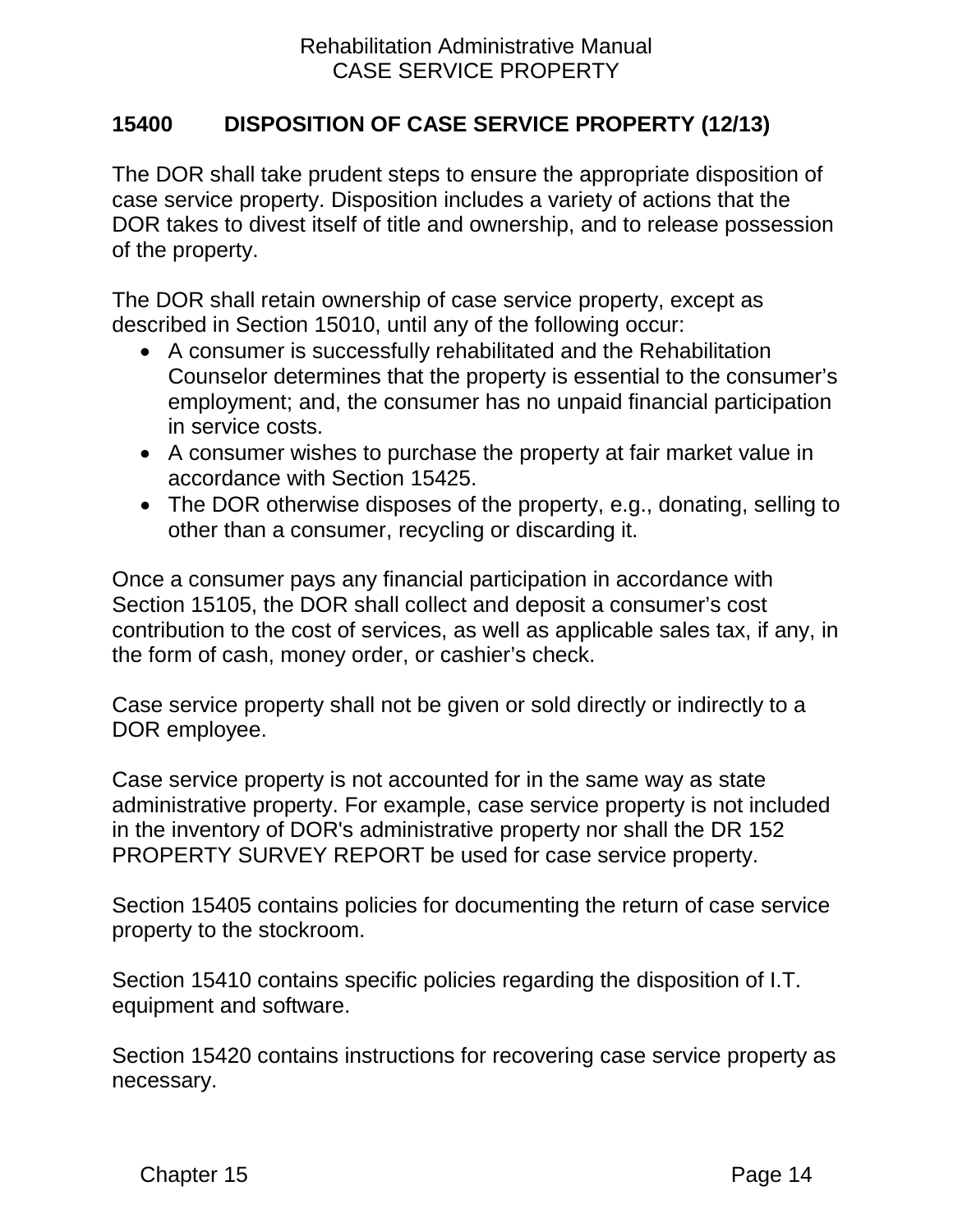## <span id="page-17-0"></span>**15405 Documenting the Return to the Stockroom or Disposition of Case Service Property (12/13)**

The DOR shall use an individual's record of services case notes to document the return to the stockroom or disposition of case service property.

The Rehabilitation Counselor or designated district staff shall document in a record of services case note:

- When case service property is returned to the stockroom.
- How and when case service property is returned or disposed.
- The reason or rationale for its return or disposition.
- Confirmation that I.T. property was sanitized prior to its return or disposition, as directed in Section 15020.

Prior to case closure, the Rehabilitation Counselor or designated district staff, and a Team Manager, shall review a consumer's Authorization Register to ensure that all outstanding case service property (e.g. training or placement equipment) is properly listed and disposed, and documented in a consumer's record of services.

Additionally, designated support staff shall track and monitor case service property returned to the stockroom in accordance with Section 15360.

# <span id="page-17-1"></span>**15410 Disposition of Information Technology Equipment and Software (12/13)**

To protect a consumer's confidential, sensitive, or personal information, all I.T. equipment and software that is returned to the DOR shall be sanitized in a timely manner in accordance with Section 15020. For example, I.T. equipment that is repossessed must be sanitized prior to reissuing to another consumer.

If the value of the I.T. or electronic property is less than the cost to sanitize it, and if the Rehabilitation Counselor agrees, the consumer may keep the property. In this case, the Rehabilitation Counselor or designated district staff will document the record of services to indicate that property was transferred to the consumer because it has reached the end of its useful life, i.e., the value of the I.T. property was less than the cost to sanitize it.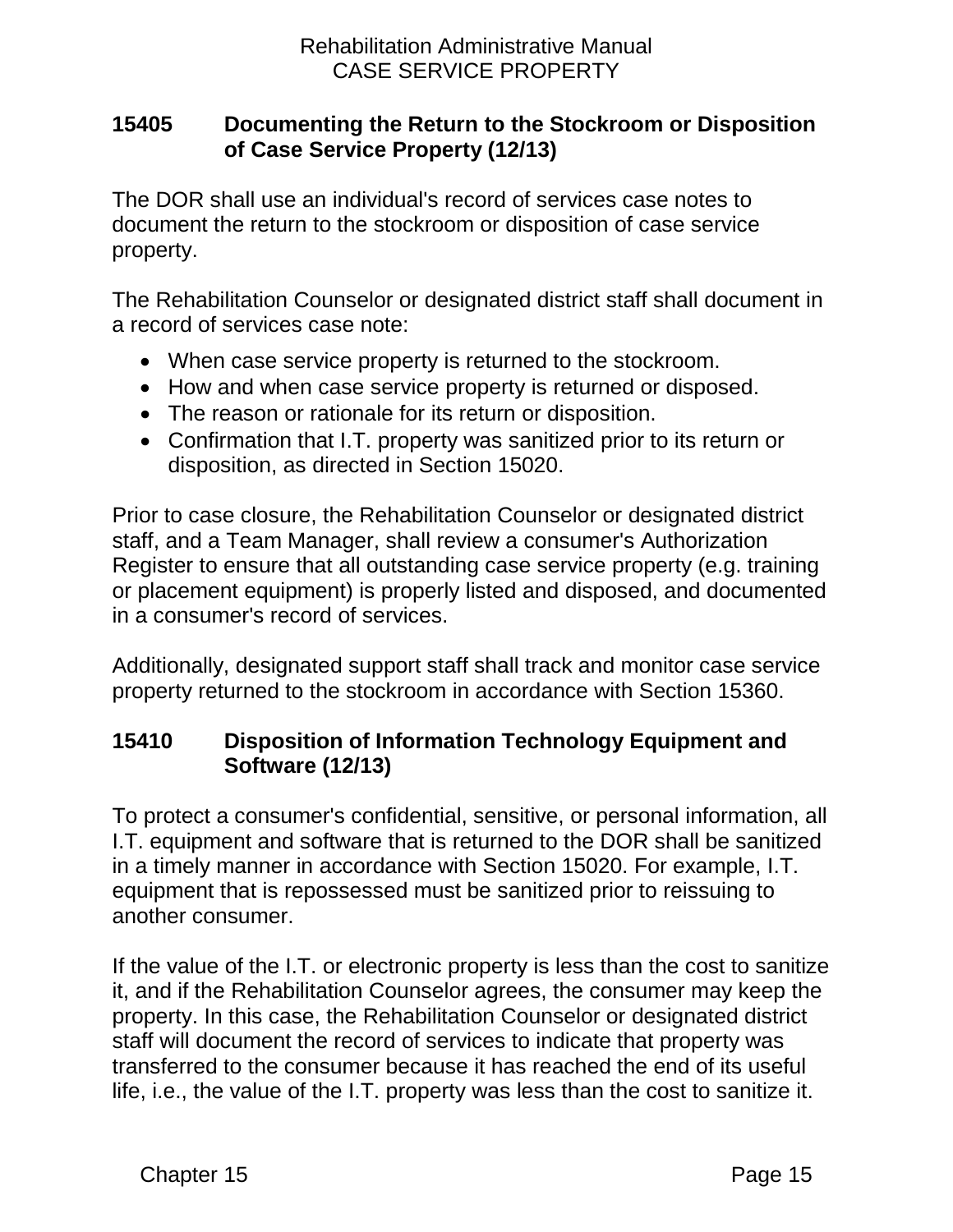If the Rehabilitation Counselor does not agree that the consumer may keep the property, the I.T. equipment or software may be repossessed in accordance with Section 15415, and disposed in accordance with Section 15400.

# <span id="page-18-0"></span>**15415 Criteria for Repossession of Case Service Property Other Than a Vehicle (12/13)**

The DOR may request at any time that case service property be returned for any appropriate reason.

The Rehabilitation Counselor, in consultation with a Team Manager, will determine when case service property will be repossessed. Typically, the Rehabilitation Counselor will do this when:

- The property/equipment is no longer needed for an assessment, training, or employment.
- A consumer is not expected to complete the I.P.E. or an I.P.E. service for which the property was needed.
- The individual is not cooperating or participating in his or her VR program.
- The Rehabilitation Counselor believes a consumer is abusing or misusing the property, or using it for unintended purposes.

The Rehabilitation Counselor shall prepare a record of services case note to describe why the consumer was asked to return the property and to document that it was returned as requested.

Section 15420 contains instructions for recovering case service property when it is not returned as requested.

Section 15440 contains policies for case service property returned to the stockroom.

# <span id="page-18-1"></span>**15420 Instructions for Recovering Case Service Property (12/13)**

The DOR shall utilize the following protocol to recover case service property that is not returned, as requested, in accordance with Section 15415, as appropriate in each individual case.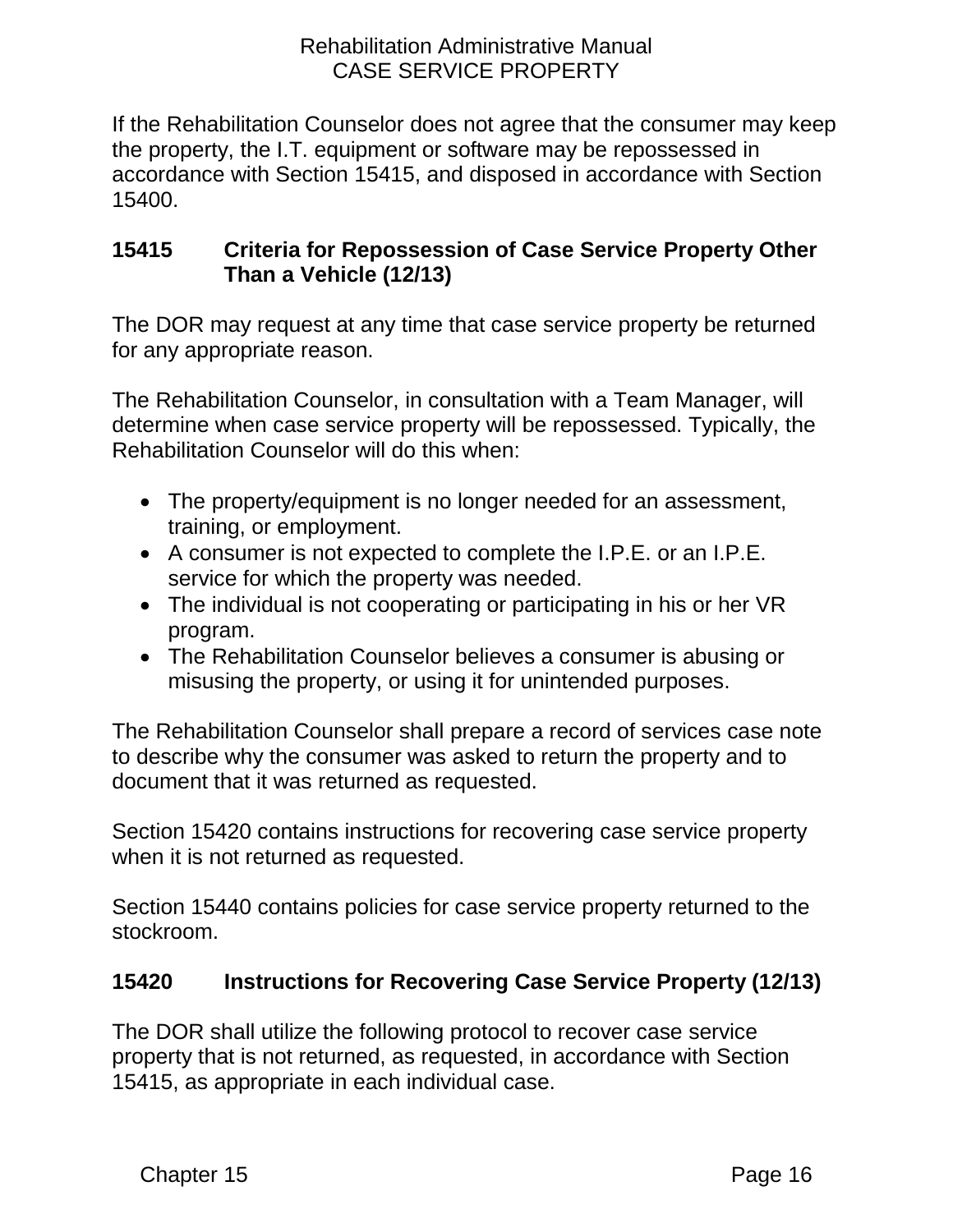The Rehabilitation Counselor or designated district staff will take the following steps:

- 1. Attempt to recover the case service property by contacting the consumer and making a verbal request.
- 2. Make a written request for the return or payment of the property, specifically identifying and describing the property, as appropriate.
- 3. Send a written letter to request by certified mail / return receipt, or require the consumer to sign for the letter sent by UPS/FedEx.
- 4. Create a record of services case note documenting any attempts to recover case service property or payment for the property, including details about any lost, stolen, destroyed, or otherwise irretrievable items.

If the property is not returned by the consumer, the DOR may attempt to receive payment or recover the property by administrative or legal action, including but not limited to:

- Informal attempts by the Rehabilitation Counselor or designated district staff to recover the property.
- Obtain reimbursement for the item's fair market value.
- Set up an accounts receivable for the consumer to make payments in accordance with RAM Chapter 14.
- Commence an investigation under the authority of Government Code section 11180.
- Report to local law enforcement or California Highway Patrol.
- Initiate proceedings in small claims court.

In the case of pawned property, the DOR may:

- Inform the pawnbroker that California Commercial Code sections 1201(b)(9) and 2403 do not allow a pawnbroker to retain ownership of goods sold in violation of the ownership rights of a third party (the DOR).
- Demand return of the property from the pawnbroker.

In all cases:

- The Rehabilitation Counselor, in consultation with a Team Manager, will determine the most appropriate response.
- The Team Manager will elevate any questions regarding recovery of case service property to the District Administrator, as appropriate.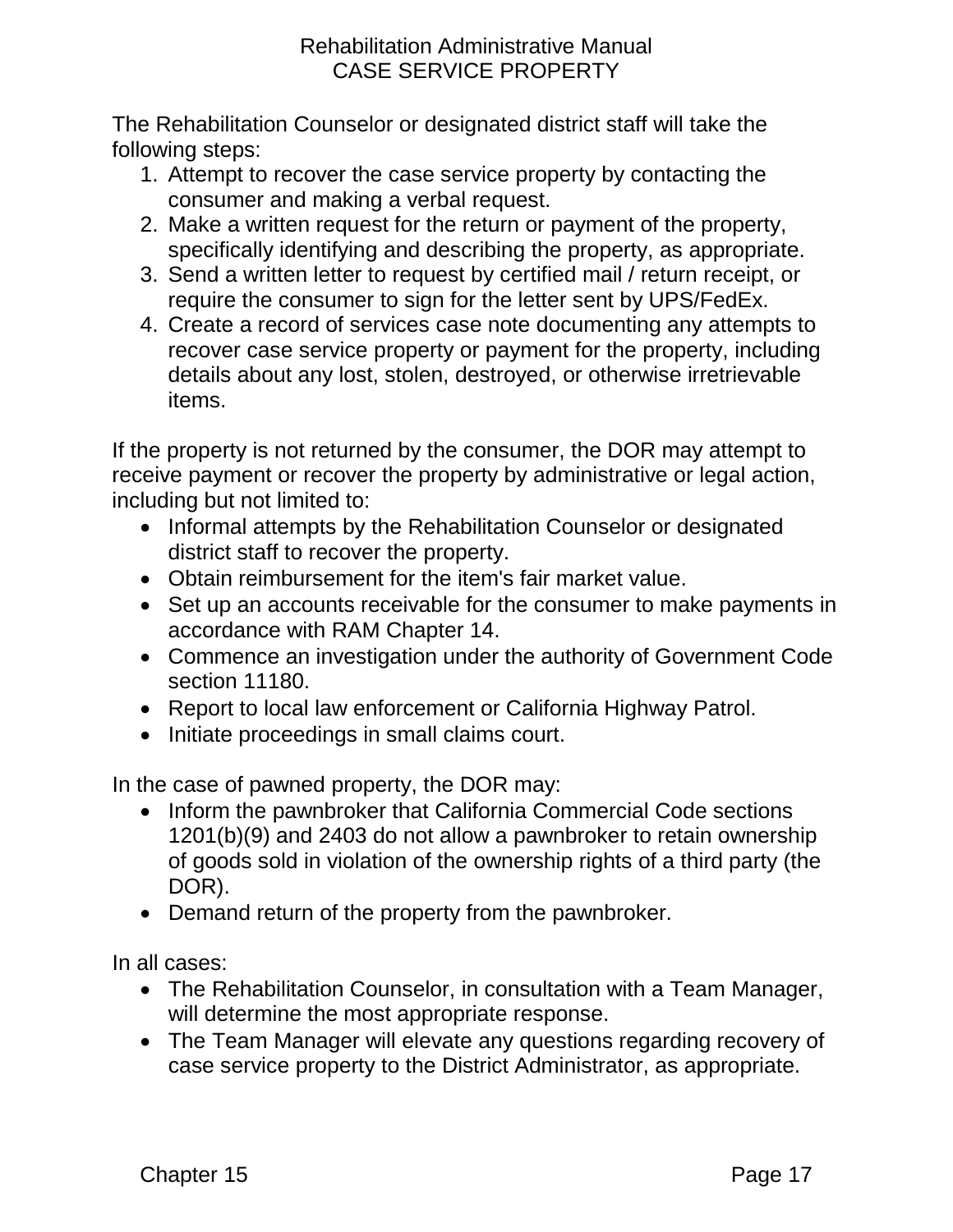• The District Administrator will elevate any questions regarding administrative or legal action to the Deputy Director or designee, and the DOR's Office of Legal Affairs, as appropriate.

Authority: CCR, title 9, section 7195.

# <span id="page-20-0"></span>**15425 Sale of Case Service Property to a Consumer (12/13)**

The DOR may sell case service property to the consumer to whom it was loaned, as appropriate to the individual case.

The Rehabilitation Counselor or designated district staff will:

- Determine the fair market value of the property.
- Contact a party qualified to appraise the specific item of property, such as the vendor from whom the item was originally purchased, or a vendor in a similar line of business.
- Consider the age and current condition of the item.

The sale can occur at any time the case is active.

A consumer must pay any financial participation in the cost of case service property to the DOR before the sale is completed in accordance with Section 15105.

Authority: CCR, title 9, section 7194.

### <span id="page-20-1"></span>**15430 Sale of Case Service Property to Other than a Consumer (12/13)**

Case service property that is not reissued may be sold to another party, except it may not be sold directly or indirectly to a DOR employee.

Preferably, the district will obtain three offers to purchase the property and encourage the sale to a local school district or community service organization.

Case service property may be sold to a third party through the DGS Surplus Property and Reutilization (SP&R) program, which operates an online auction to assist state agencies in the sale of federal and state property to the general public. The District Administrator or designee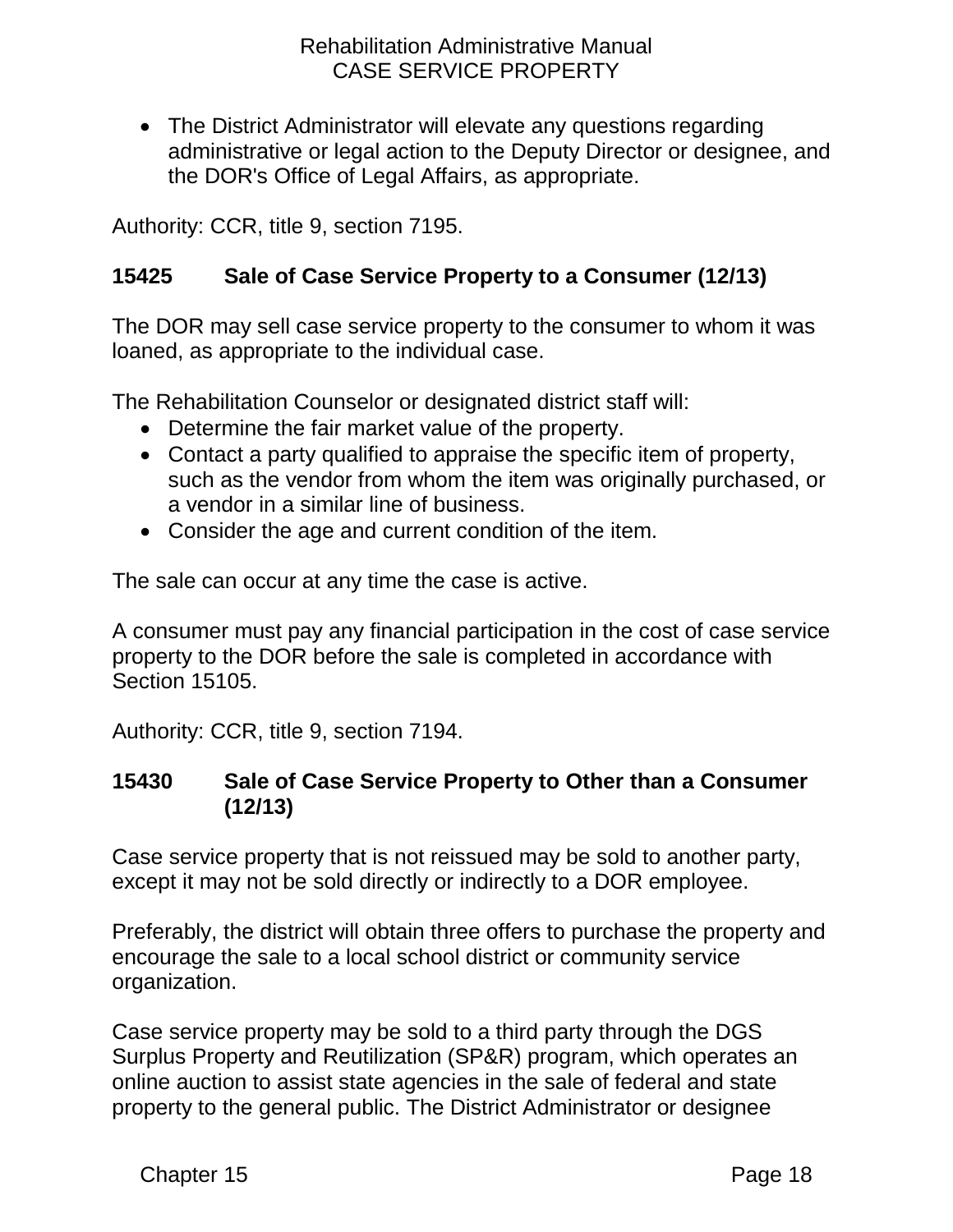should telephone SP&R Headquarters and Warehouse at 916-928-5800 or email OFAM@DGS.CA.Gov, and insert "Surplus Property" in the subject line.

Prior to sale and delivery, I.T. equipment and software must be sanitized as described in Section 15020. The cost, plus sales tax, must be received in full prior to release of the equipment. The receipt and appropriate sale documentation will be kept with the DR 232.

Section 15455 contains policies on the donation of state property.

RAM Chapter 17 provides information about calculating sales tax, preparing a receipt, and making a deposit.

# <span id="page-21-0"></span>**15435 Disposition of Live Animals Purchased as Case Service Property (12/13)**

The DOR may purchase live animals, including but not limited to service dogs, security dogs, or livestock of various types. If a consumer to whom live property has been issued is not adequately participating in their I.P.E., is abusing or using the live property for unintended purposes, or does not need the property for an assessment, training during the I.P.E., or employment after completing the I.P.E., the Rehabilitation Counselor may repossess the animals to protect their welfare.

The Rehabilitation Counselor or designated district staff will attempt for a period of no more than two weeks to transfer the live property to another state agency, after which time the DOR shall donate or sell the animals, preferably to an agricultural, educational or nonprofit institution that can provide for the animals' care. The DOR will not be required to retain ownership of the animals.

The Rehabilitation Counselor or designated district staff shall document in a case note the location of the animal such as a foster home, rescue center, or boarding facility. A case note shall also document the date and final disposition of the animals.

Authority: State Administrative Manual (SAM), sections 8640 and 8642.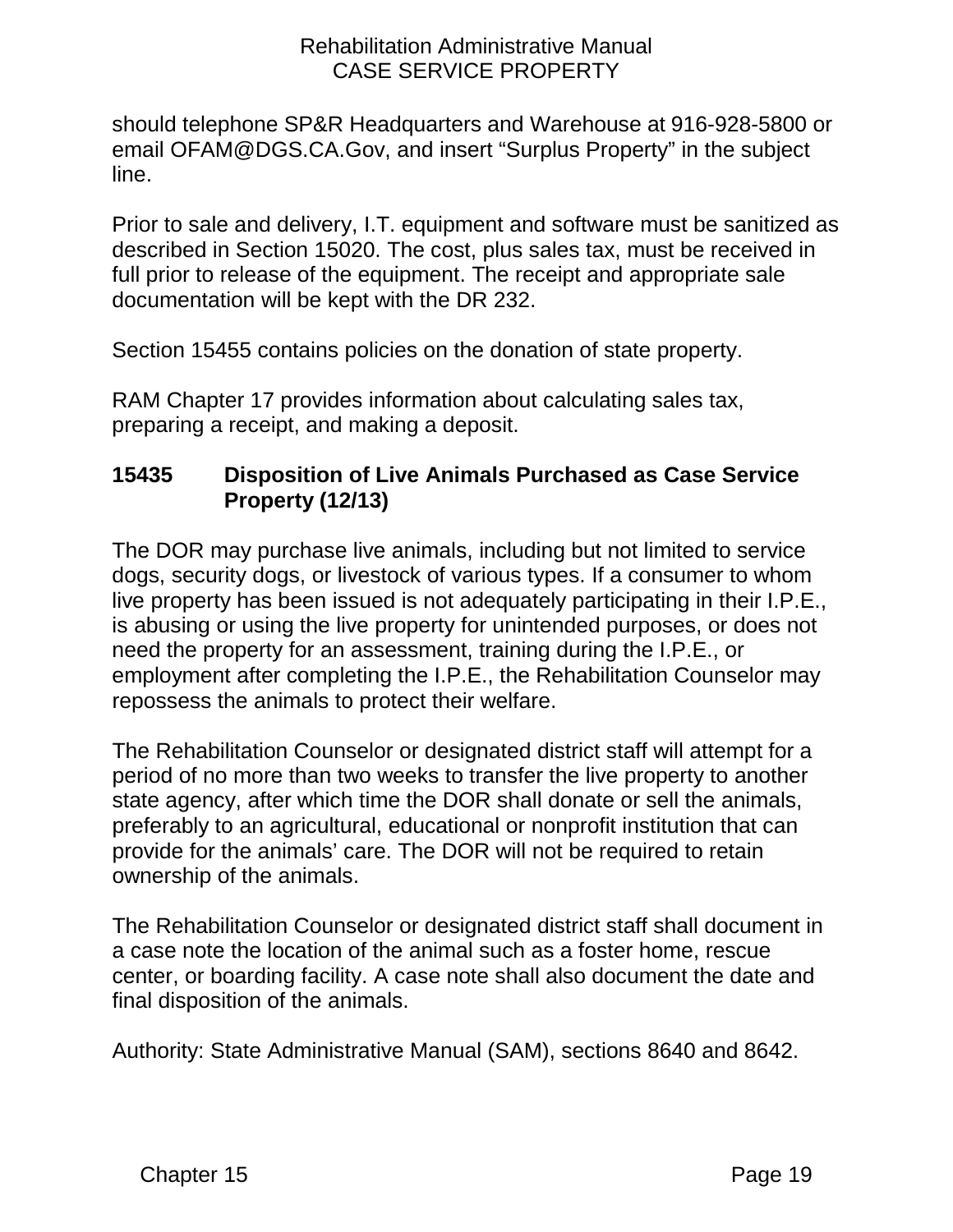## <span id="page-22-0"></span>**15440 Case Service Property Returned to the Stockroom (12/13)**

The DOR staff shall utilize a consistent, statewide system to track and monitor returned case service property/equipment, except live animals, using the DR 232 CASE SERVICE STOCKROOM CONTROL form.

The DR 152 PROPERTY SURVEY REPORT shall only be used to dispose of administrative property; it shall not be used to dispose case service property.

The Rehabilitation Counselor will decide if case service property is to be returned in accordance with Section 15415.

Support staff will complete the DR 232 to document when case service property is:

- Returned to a district or branch stockroom.
- Reissued to another consumer.
- Transferred to another district.
- Disposed in another way, such as donated, sold, recycled, or discarded.

The DOR shall not store case service property in the stockroom for longer than one year. The DOR has limited space available to store unused or obsolete items; therefore, property retained in the stockroom will be operable, reusable, and likely to be reissued.

- If not reissued after one year, case service property will be donated, sold, recycled, or discarded.
- The property disposition will be recorded on the DR 232 with appropriate receipts attached. Discarded property requires signatures of both a staff member and a supervisor on the DR 232.

Before retaining in the stockroom, recycling, or discarding, I.T. equipment and software must be sanitized as described in Section 15020.

The DOR shall make available to state agencies through the DOR website, www.dor.ca.gov, any case service property valued over \$5,000 that will not be reissued to a consumer. The District Administrator or designee will contact the DOR's Contract and Procurement Section to list such property.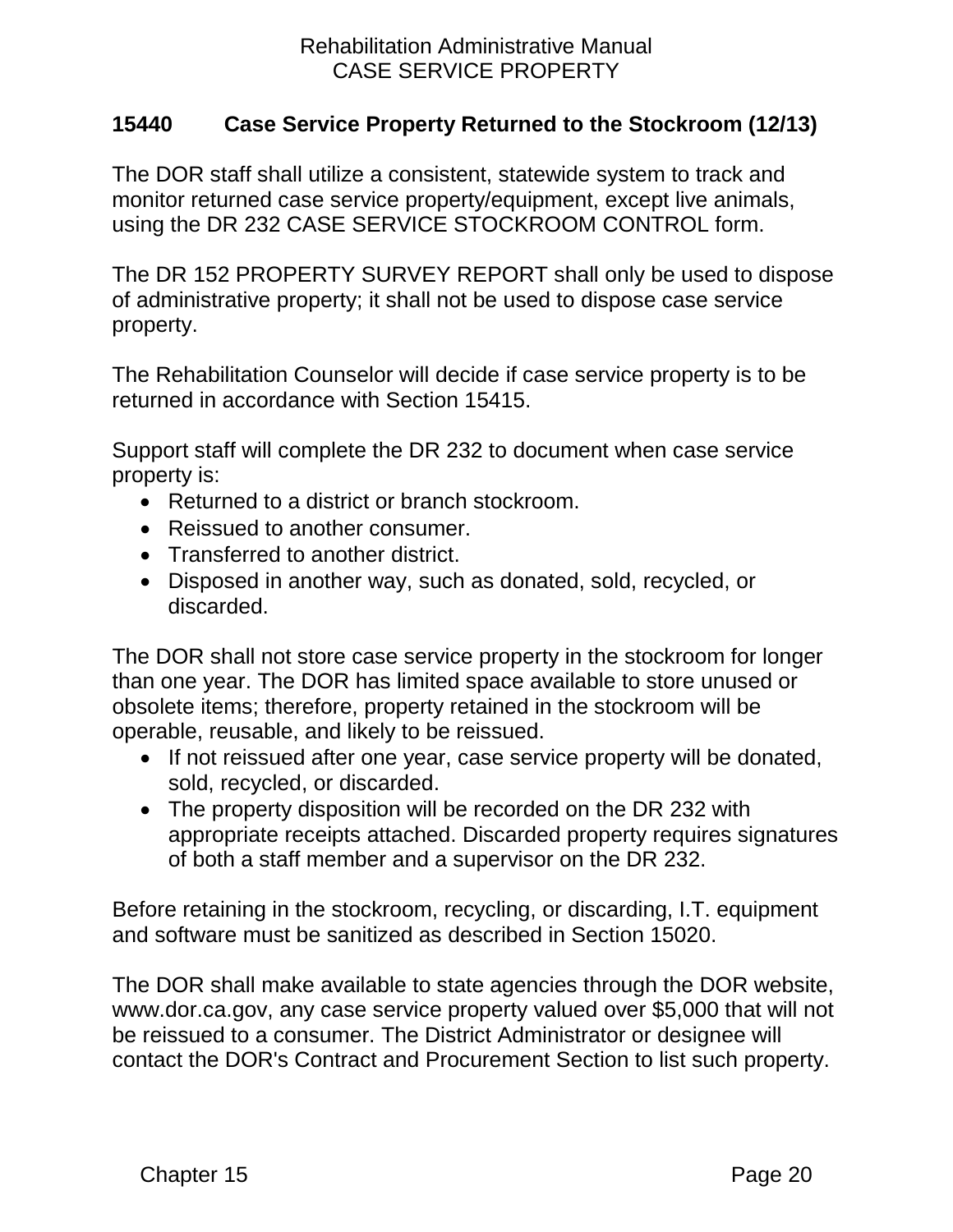Policies for live animals can be found in Section 15435.

Authority: 34 CFR 361.12; CCR, title 9, section 7194.

# <span id="page-23-0"></span>**15445 Case Service Property Held in the Stockroom Reissued to another Consumer (12/13)**

Case service property that has been held in the stockroom may be transferred to another consumer. I.T. equipment and software must be sanitized as described in Section 15020.

In accordance with Section 15300, the Rehabilitation Counselor of the receiving consumer will document in the record of services that property has been reissued from another consumer.

Designated support staff will update the DR 232 CASE SERVICE PROPERTY STOCKROOM CONTROL to log it out of the storeroom. The DR 232 will show the property has been reissued.

# <span id="page-23-1"></span>**15450 Transfers Between Districts of Case Service Property Held in the Stockroom (12/13)**

Case service property that that has been held in the stockroom may be transferred to another district. Information Technology equipment and software must be sanitized as described in Section 15020.

In accordance with Section 15405, the Rehabilitation Counselor will document in a record of services case note when case service property is returned to the stockroom.

Designated support staff will record the transaction on the DR 232 CASE SERVICE PROPERTY STOCKROOM CONTROL to log it out of the storeroom. The DR 232 will show the property has been transferred. Support staff shall communicate between DOR districts, as necessary, to coordinate payment of any outstanding invoices.

# <span id="page-23-2"></span>**15455 Donation of State Property (12/13)**

In accordance with state policy, the DOR shall only donate property to DGS-approved entities, such as local school districts, including I.T.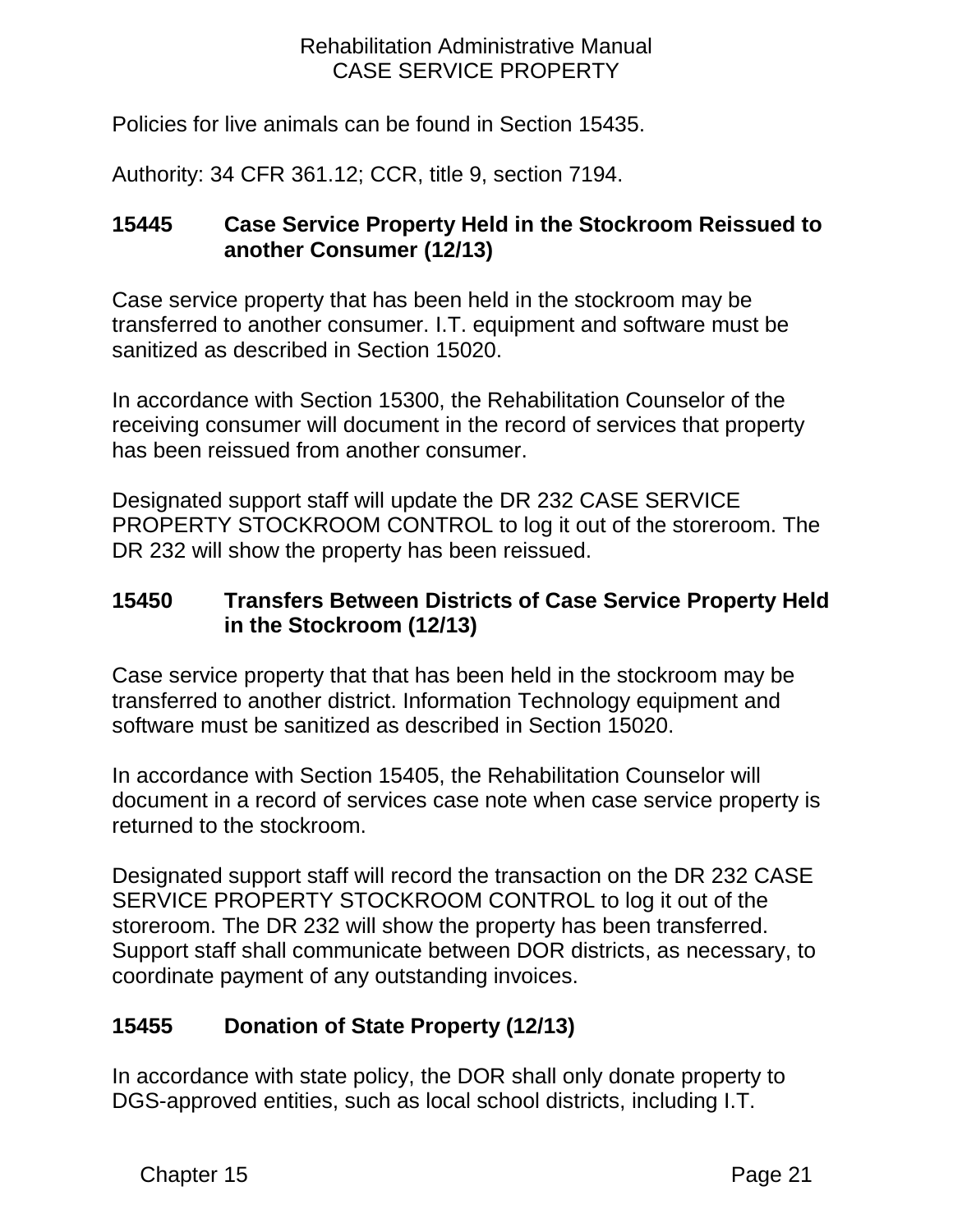equipment and software that has been sanitized in accordance with Section 15020. The DGS operates an SP&R program for all state-owned surplus personal property, vehicles, and other mobile equipment. Prior to donating case service property, the District Administrator or designee should telephone SP&R Headquarters and Warehouse at 916-928-5800 or email OFAM@DGS.CA.Gov, and insert "Surplus Property" in the subject line.

Designated support staff will update the DR 232 CASE SERVICE PROPERTY STOCKROOM CONTROL to log it out of the storeroom. The DR 232 will show the property has been donated.

Section 15435 contains information on the donation of live animals.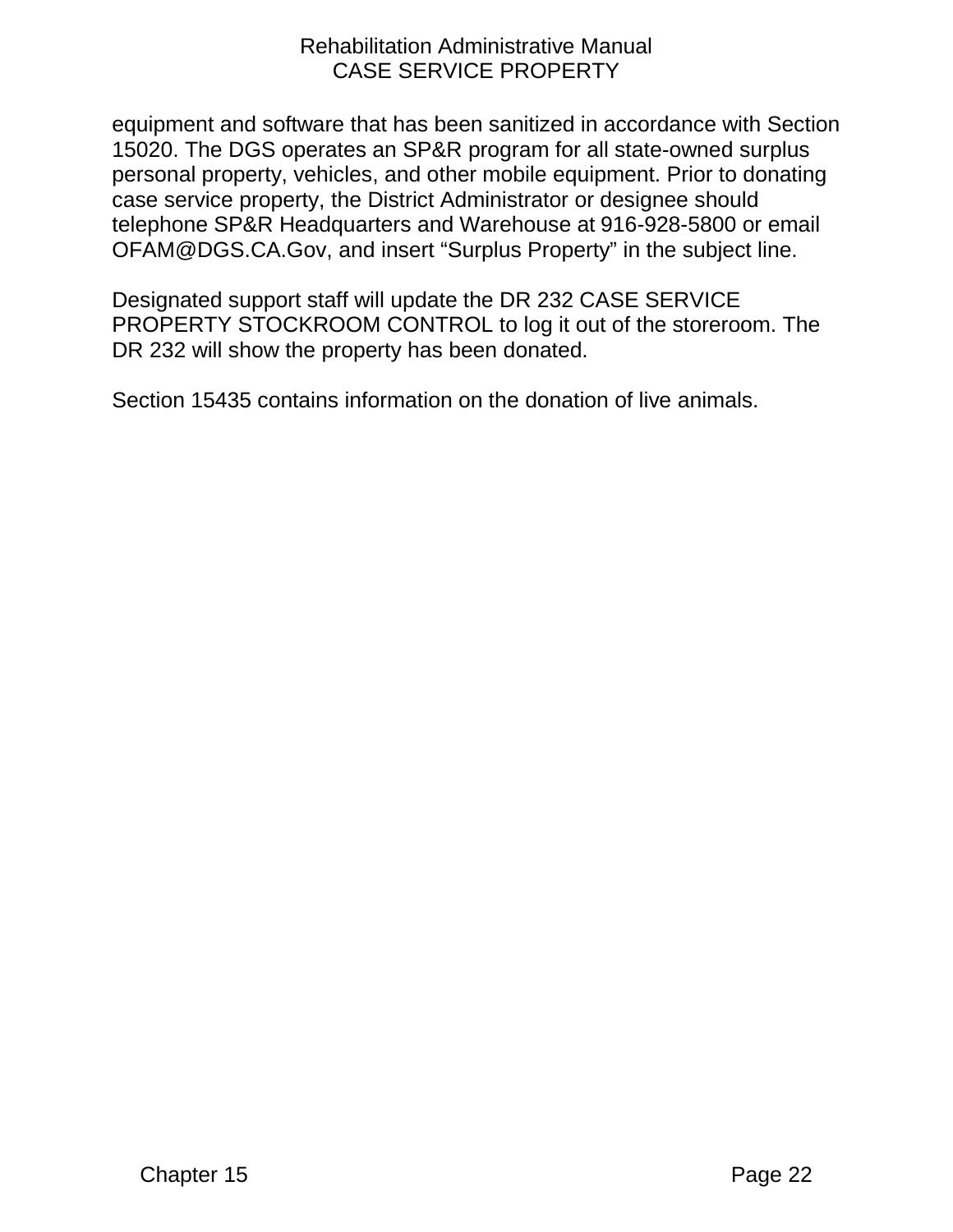## <span id="page-25-0"></span>**15500 CASE SERVICE PROPERTY TAKEN OUT OF STATE OR HELD IN-STATE IN A TRAINING CENTER (12/13)**

The Rehabilitation Counselor may approve that case service property be housed in a training facility or taken out of state by a consumer for use in a training facility.

The Rehabilitation Counselor shall describe these arrangements in a record of services case note in accordance with Section 15300 of this chapter.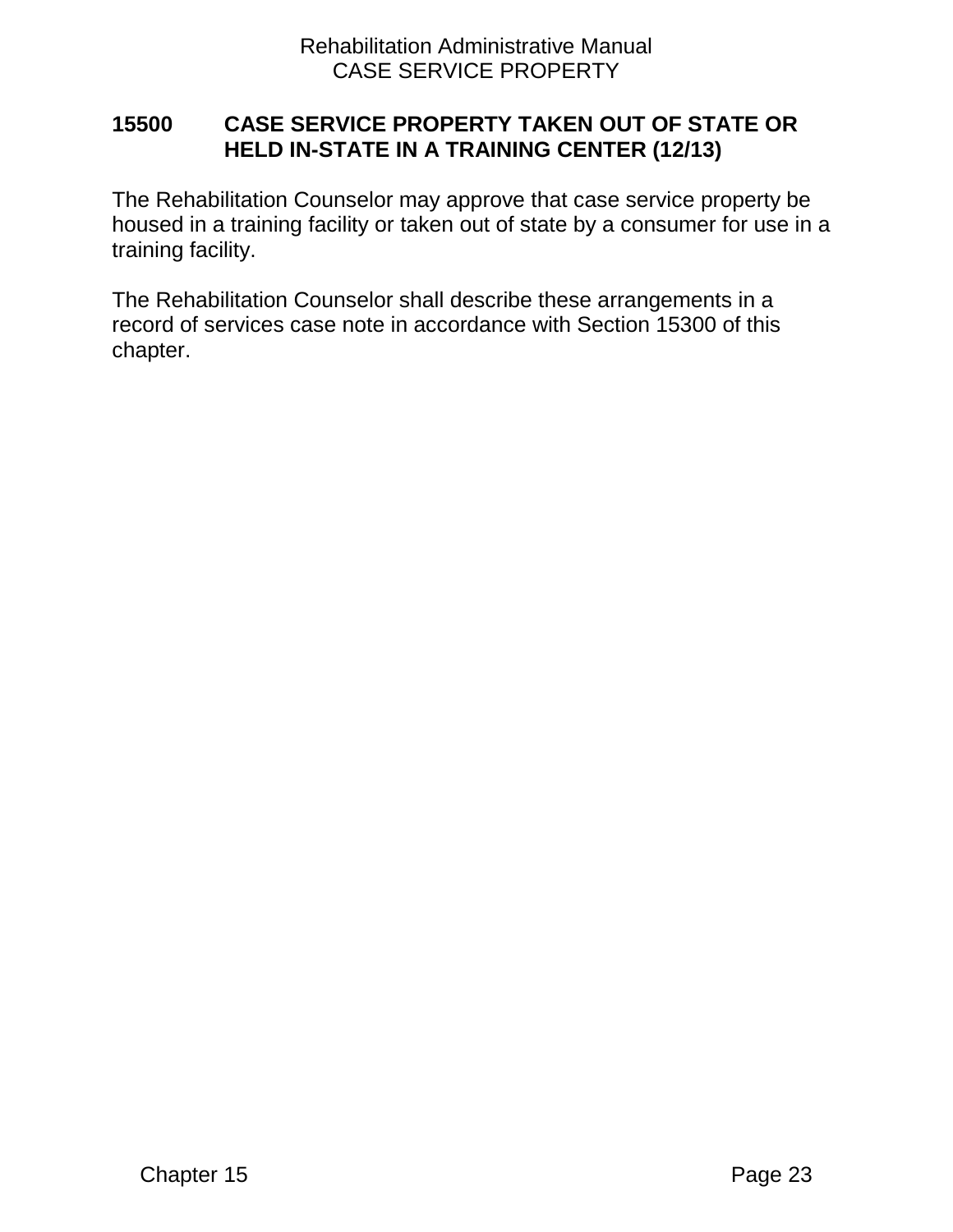# <span id="page-26-0"></span>**15600 VEHICLES: PURCHASE (12/13)**

This section covers the DOR's policies related to "state-owned" vehicles that are purchased for modification and loan to a consumer. No commitment to purchase a state-owned vehicle for this purpose shall be made until all requirements and conditions are met and prior approvals are obtained and documented in accordance with the DOR's regulations and the policies in this chapter.

RAM Chapter 12 and Exhibit A of RAM Chapter 12 contain information regarding "consumer-owned" vehicles.

## <span id="page-26-1"></span>**15605 Purchase of a State-Owned Vehicle for Modification and Loan to a Consumer (12/13)**

The DOR shall follow state regulations pertaining to the purchase of a state-owned vehicle for modification and loan to a consumer in accordance with CCR, title 9, sections 7029, 7161, 7164, and 7190 through 7193, 7194, and 7196.

Prior to agreeing to purchase a state-owned vehicle for modification and loan to a consumer, a Rehabilitation Counselor shall:

- Review CCR, title 9, sections 7029, 7161, 7164, and 7190 through 7193, 7194, and 7196.
- Ensure all requirements and conditions are met.
- Obtain all necessary prior approvals.
- Coordinate referrals and services with the DOR's Mobility and Evaluation Program (MEP) appropriately.
- Communicate with the consumer in an effective and efficient manner.
- Properly document the consumer's record of services.

In accordance with CCR, title 9, section 7029, purchase of a state-owned vehicle for modification and loan to a consumer is a transportation service. Transportation services to consumers who are job ready, have been offered a job, or are employed, can only be provided to the extent the consumer requires transportation to participate in a VR service (CCR, title 9, section 7164(a)(1)).

Although the DOR provides "employment preparation," and "employment services" to obtain and retain employment, "employment" by itself is not a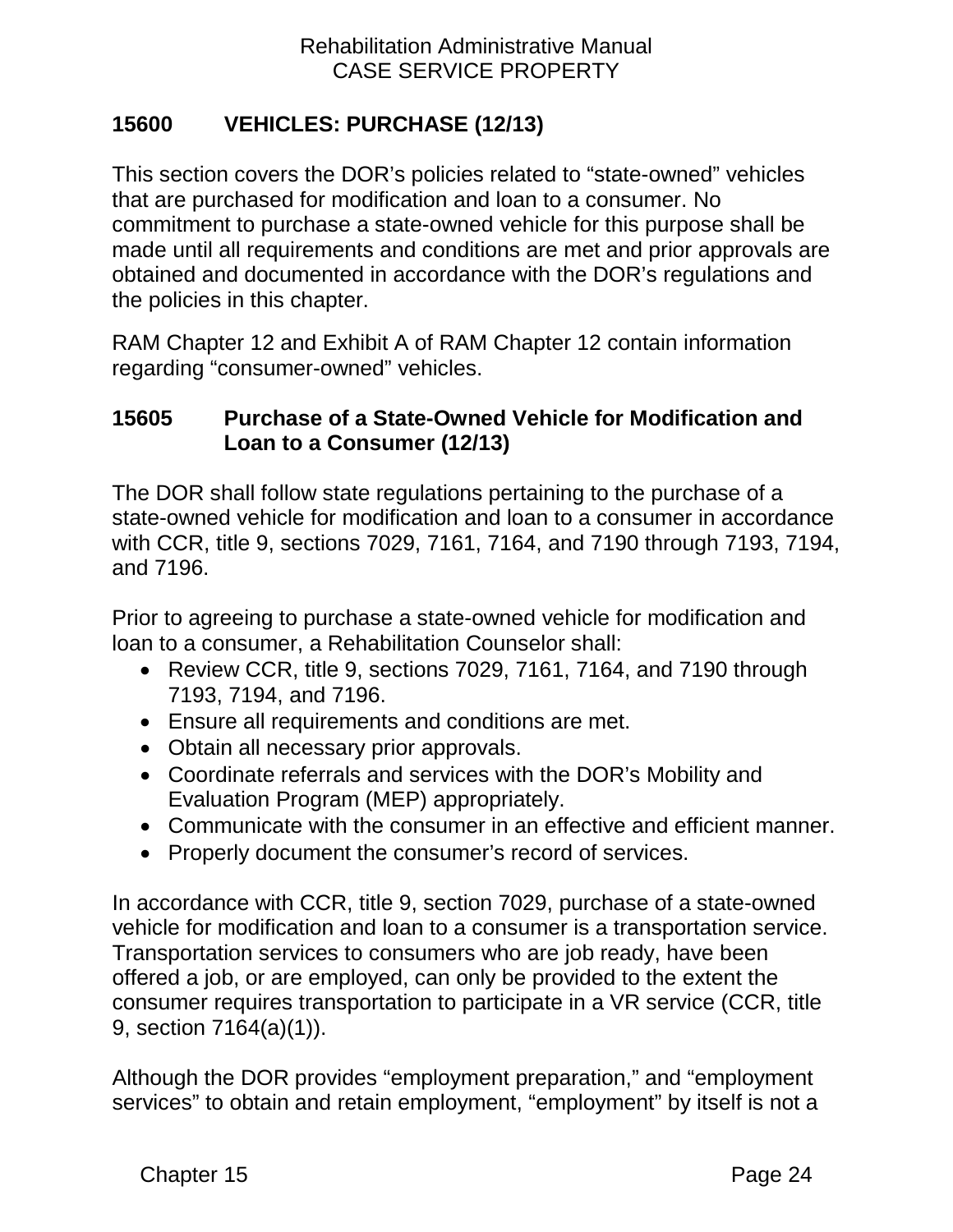VR service. This means that CCR, title 9, section 7164 does not provide the authority to authorize purchase of a vehicle for use by the consumer to travel to and from work or for use on the job, as such an interpretation would be inconsistent with the limitation in 34 CFR 361.5(b)(57) and CCR, title 9, section 7029, which states that transportation services are provided only to enable participation in a VR service.

Additionally, CCR, title 9, section 7164(a)(3), which requires the Rehabilitation Counselor to document that the Social Security Administration has refused to allow a PASS to be used for vehicle purchase, shall not be applied. Use of a PASS plan is not considered a comparable benefit required for a vehicle purchase; however, a consumer may choose to use a PASS plan for this purpose.

Authority: CCR, title 9, sections 7029, 7161, 7164, 7190 through 7193, 7194, and 7196.

# <span id="page-27-0"></span>**15610 Documenting the Necessity to Purchase a State-Owned Vehicle for Modification and Loan to a Consumer (12/13)**

The DOR shall document the necessity to purchase a state-owned vehicle for modification and loan to a consumer.

The Rehabilitation Counselor will thoroughly document the necessity to purchase a state-owned vehicle for modification and loan to a consumer. The following information will be included in the record of services:

• Exhibit A, "Financial Ability Worksheet," given with this chapter, provides a list of calculations based upon CCR, title 9, section 7164.2. Using the worksheet calculations, the Rehabilitation Counselor will complete a detailed case note that demonstrates how a consumer meets, or is projected to be able to meet, the "financial ability" to operate, maintain and replace a vehicle.

Note: The Financial Ability Worksheet is not the same as the DR 233 STATEMENT OF FINANCIAL STATUS form. The DR 233 is used to apply a means test to VR services that require consumer financial participation. The Financial Ability Worksheet is used solely to determine a consumer's "actual or projected financial ability" to operate, maintain, and replace a vehicle.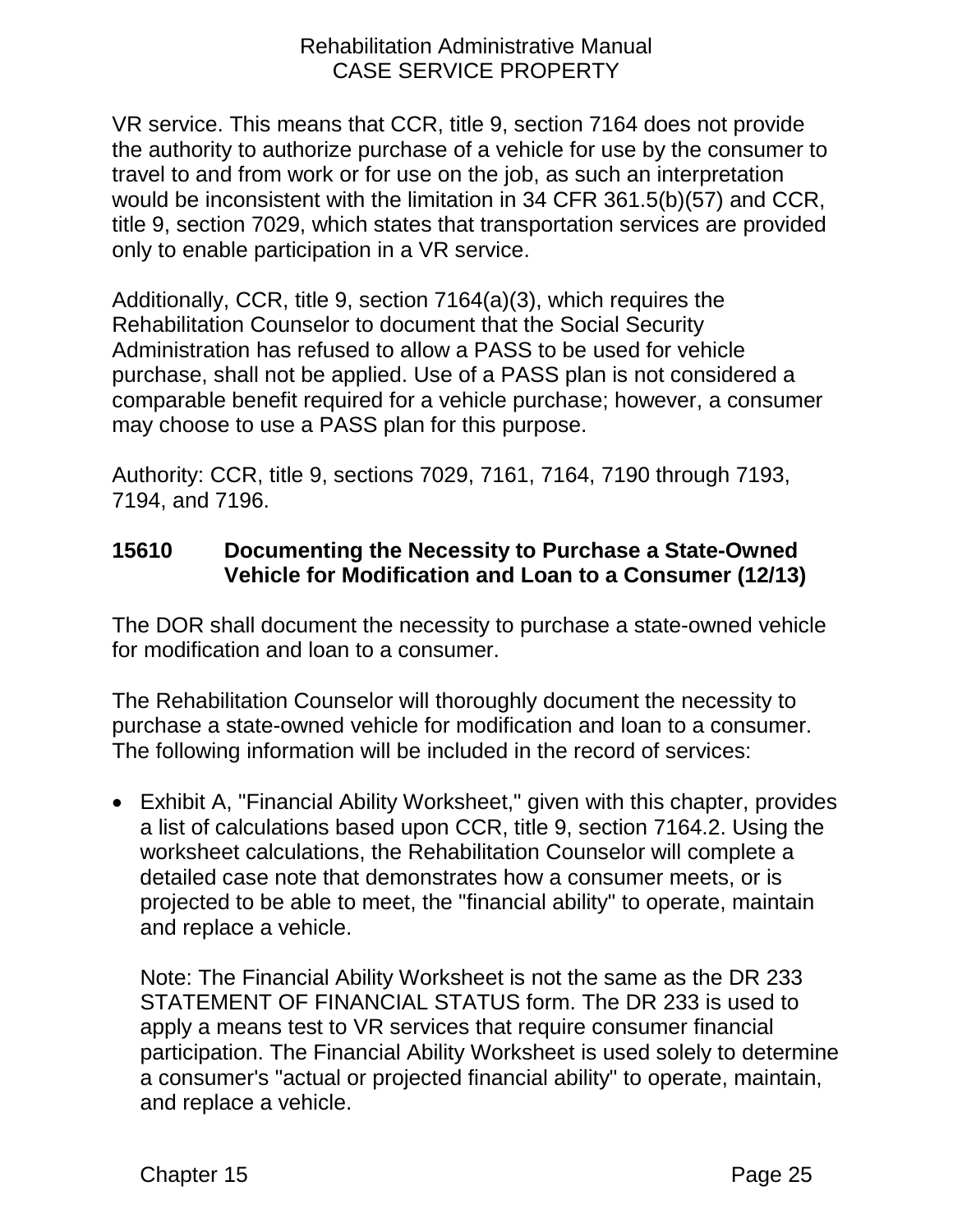- Exhibit B, "Checklist for Proposed Vehicle Purchase," given with this chapter, provides a list of questions to facilitate the evaluation of a proposed vehicle purchase. The Rehabilitation Counselor will complete a detailed response to each question in a record of services case note.
- Additional case notes, as appropriate to the individual case, will be included.
- In all cases, the Rehabilitation Counselor will retain copies of Exhibits A and B in the consumer's record of services.

The Team Manager, District Administrator, Regional Program Manager, and other approving officials will review Exhibits A and B of RAM Chapter 15, and any other pertinent record of services documentation, to ensure regulatory requirements and conditions are met.

Section 15615 contains prior approval requirements to purchase a stateowned vehicle for modification and loan to a consumer.

Once approved, Section 15700 instructs the Rehabilitation Counselor or designated district staff to attach an electronic copy of the DR 290A ISSUANCE OF VEHICLE form to a case note in the consumer's record of services.

Authority: 34 CFR 361.47, CCR, title 9, section 7164.2.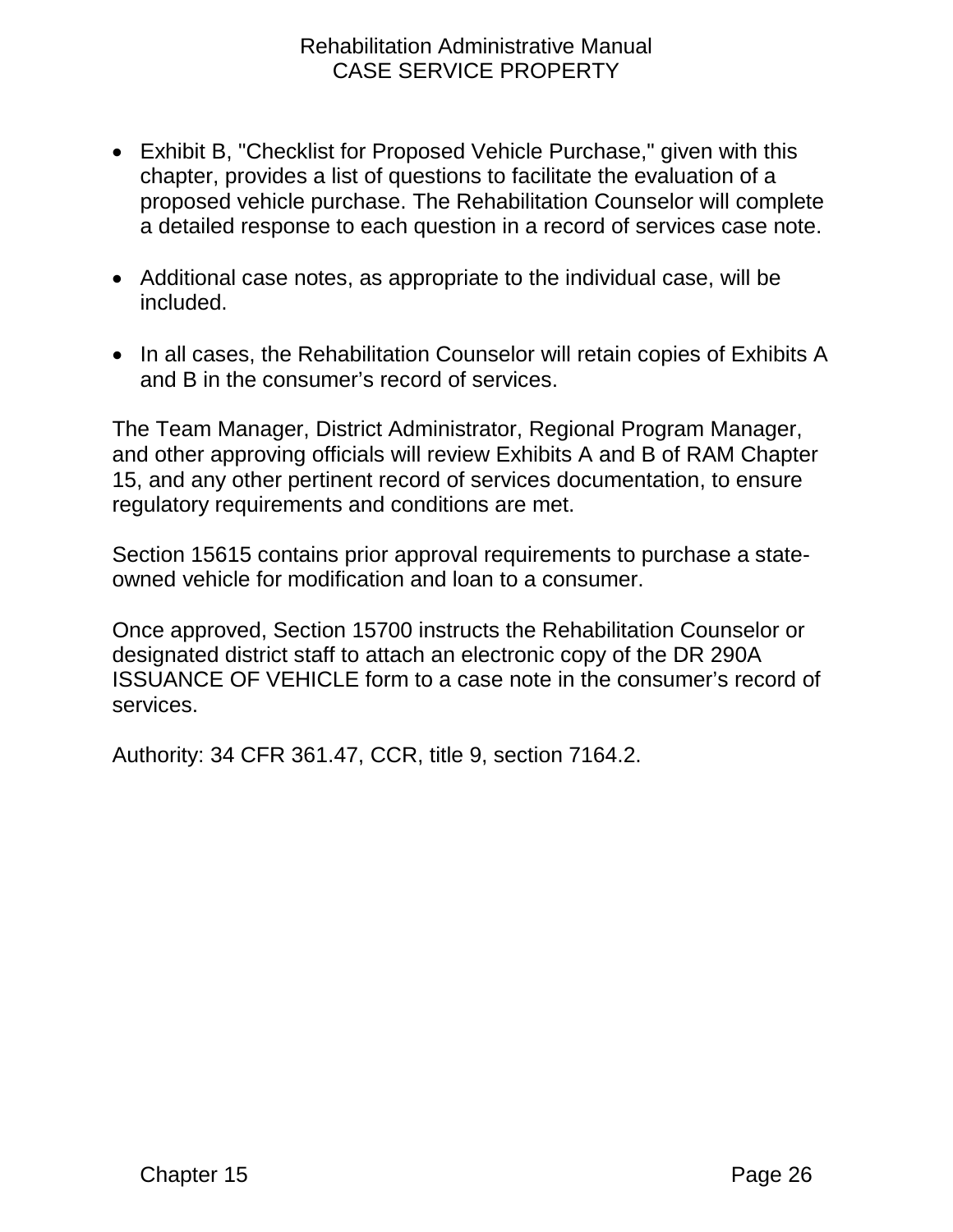## <span id="page-29-0"></span>**15615 Approval Requirements to Purchase a State-Owned Vehicle for Modification and Loan to a Consumer (12/13)**

The DOR shall require approval to purchase a state-owned vehicle for modification and loan to a consumer in accordance with this section.

All of the following prior approvals are required to purchase:

- Team Manager
- District Administrator
- Regional Program Manager
- Chief, BFFR
- Deputy Director
- DGS

As noted in Section 15005, a DR 812 FISCAL REVIEW AND APPROVAL REQUEST form is required for case service property valued at over \$20,000, such as a state-owned vehicle for modification and loan to a consumer. The DR 812 requires approval by a District Administrator, Deputy Director, and the Chief of BFFR.

Approval to purchase a state-owned vehicle for modification and loan to a consumer is also subject to any existing Executive Orders and DGS requirements.

Prior to agreeing to purchase a state-owned vehicle for modification and loan to a consumer, a Rehabilitation Counselor will:

- Confirm that all necessary conditions and requirements are met.
- Document that all prior approvals have been obtained.
- Notify the consumer that multiple approvals are needed before a commitment to purchase the vehicle can be made.

Refer to the RAM Chapter 15 Toolbox for procedures for routing the DR 812 FISCAL REVIEW AND APPROVAL REQUEST form for purchases over \$20,000.

Authority: 34 CFR 361.12.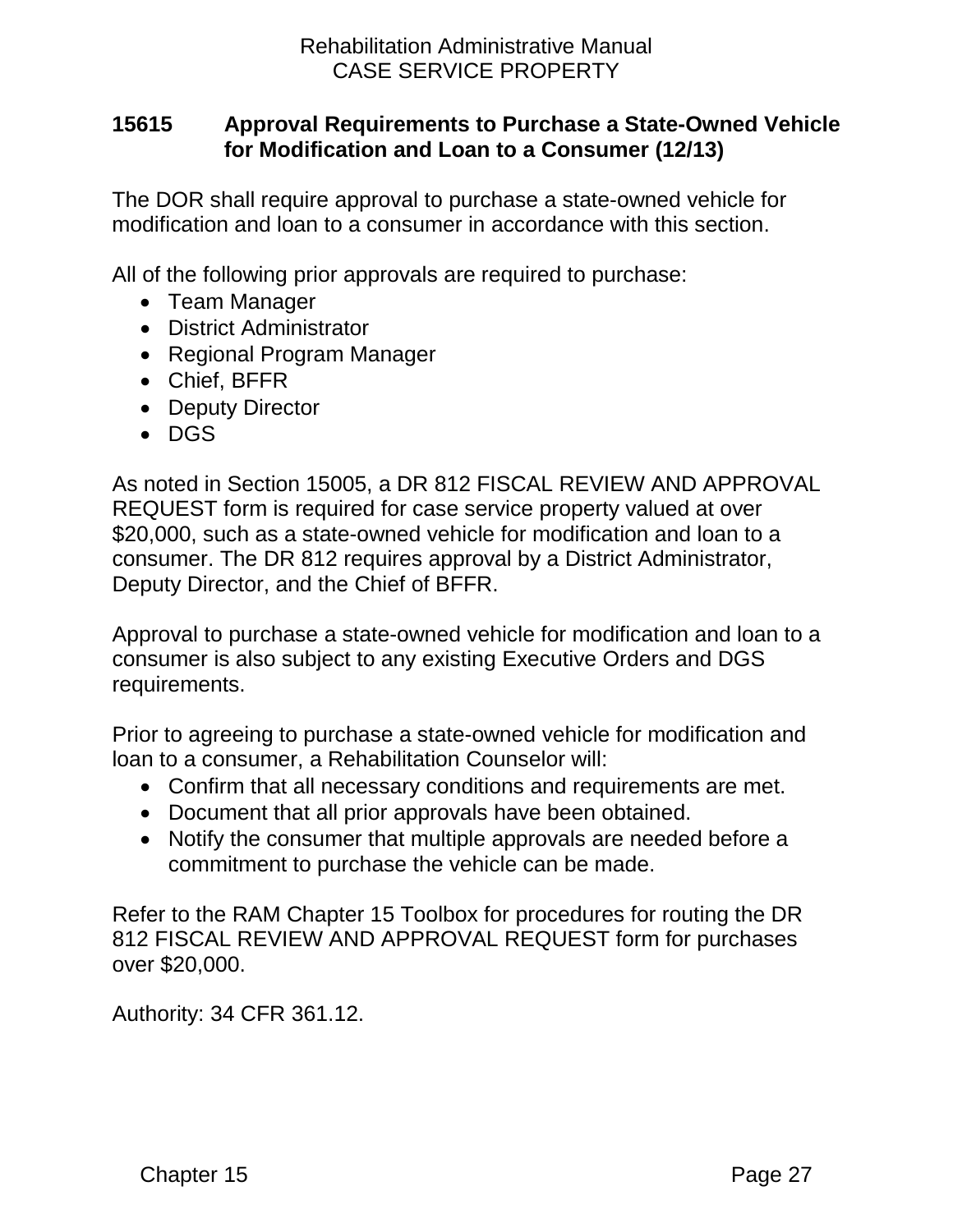## <span id="page-30-0"></span>**15700 VEHICLES: ISSUANCE AND REISSUANCE (12/13)**

This section directs that the Rehabilitation Counselor use the DR 290A ISSUANCE OF VEHICLE form to issue and reissue a modified, stateowned vehicle. The DR 290A requires that the consumer agree to the several conditions given in CCR, title 9, section 7164(a)(5) while his or her case remains open.

The DOR shall reissue to a new consumer any suitable modified, stateowned vehicle that has been repossessed, subject to the requirements of a new mobility evaluation referral and completed evaluation.

The Rehabilitation Counselor or designated district staff will:

- Review with the consumer and comply with all provisions of CCR, title 9, section 7164(a)(5).
- Accurately complete the DR 290A.
- Ensure the consumer signs the DR 290A, agreeing to specific conditions upon issuance of a modified, state-owned vehicle.
- Scan and attach an electronic copy of the signed DR 290A to a case note in the consumer's record of services.

Note: The consumer will again sign the DR 290A upon vehicle disposition, e.g., upon transfer of title and legal ownership to the consumer.

Refer to the RAM Chapter 15 Toolbox for procedures to issue or reissue a modified, state-owned vehicle that is loaned to a consumer.

Authority: CCR, title 9, section 7164(A)(5).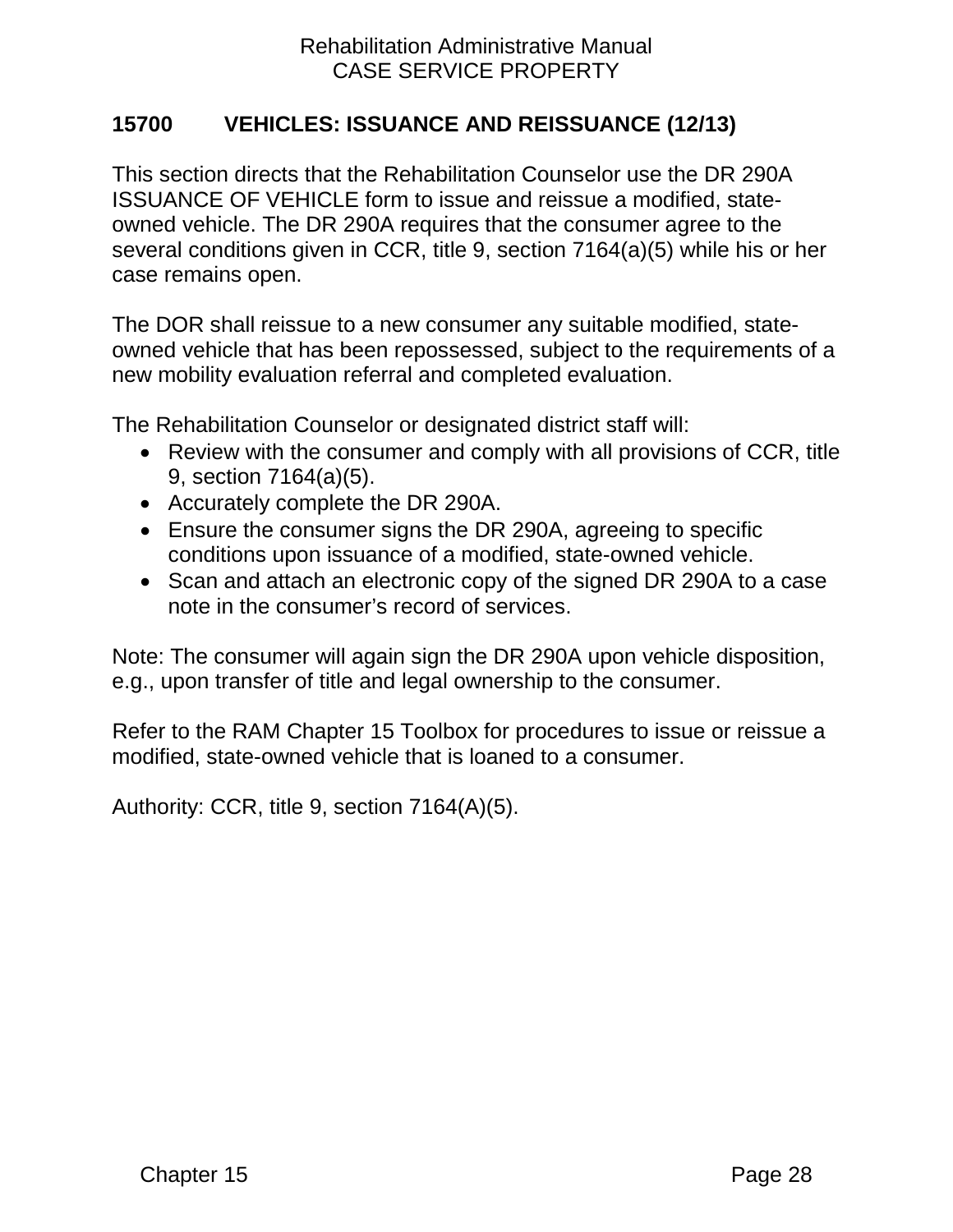# <span id="page-31-0"></span>**15800 VEHICLES: OWNERSHIP (12/13)**

## <span id="page-31-1"></span>**15805 Reporting the Physical Location of a Modified, State-Owned Vehicle Loaned to a Consumer (12/13)**

The DOR shall follow the DGS requirements to provide the current physical location of a modified, state-owned vehicle loaned to a consumer.

In all cases, the Rehabilitation Counselor or designated district staff will:

- Annually request and document the vehicle location in a record of services case note. For example, if a consumer is a passenger and the vehicle is kept at the residence of his or her approved driver, the Rehabilitation Counselor or designated district staff shall specify the physical address where the vehicle is parked when not in use.
- Promptly update the physical address of any consumer who is issued a state-owned vehicle by entering current information into the Participant Information page in AWARE. For example, if a consumer moves, district staff will immediately enter the consumer's new physical address on the Participant Information page in AWARE.
- Update the consumer's mailing address, as appropriate.
- Provide the physical location of the vehicle to the DOR's Business Services Section.

#### <span id="page-31-2"></span>**15810 Requirements for Driver License, Registration, and Insurance to Operate a Modified, State-Owned Vehicle Loaned to a Consumer (12/13)**

The DOR shall ensure that licensing, registration, and insurance requirements are met to operate a state-owned vehicle loaned to a consumer.

#### Driver License Requirements

The Rehabilitation Counselor or designated district staff will ensure that the driver is licensed as follows:

• Obtain evidence that a consumer who will be the driver of the stateowned vehicle has a valid California driver license or permit.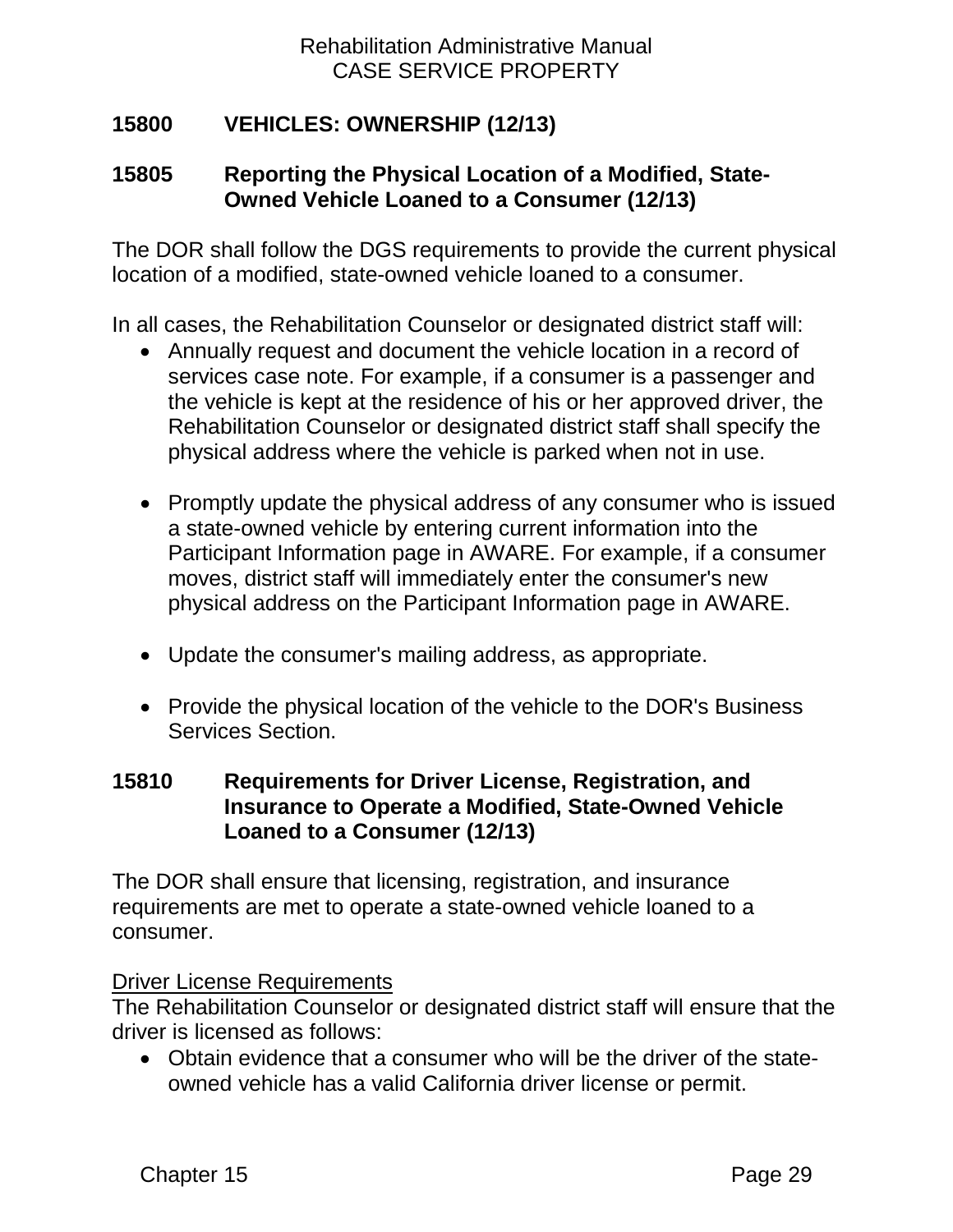- If a consumer does not have the potential to be a licensed driver, based upon a mobility evaluation, CCR, title 9, section 7164 requires that an unlicensed consumer must use a licensed driver approved by the Rehabilitation Counselor. The Rehabilitation Counselor will:
	- $\triangleright$  Ensure that this individual has been provided instruction regarding operation of the state-owned vehicle with modifications.
	- $\triangleright$  Authorize driver training expenses, if needed, as appropriate to the individual case.
- Update and place this information annually into the consumer's record of services.

### Registration Requirements

The DOR shall be registered as the legal owner of a modified, state-owned vehicle loaned to a consumer, until the VR case is closed. The Rehabilitation Counselor or designated district staff, and the Team Manager, will:

- Ensure that the Certificate of Title ("pink slip") prepared at time of purchase specifies that the DOR holds the title (ownership) to the vehicle.
- Name the DOR as the lien holder on the Certificate of Title.
- Confirm that the Department of Motor Vehicles (DMV) has the consumer listed as the registered owner.
- Ensure that the DOR's Business Services Section (BSS) receives the original Certificate of Title.

The Business Services Section will hold the original title until ownership is transferred, and will coordinate transfer of title with the DMV.

### Insurance Requirements

The DOR shall ensure that a modified, state-owned vehicle loaned to a consumer, excluding modifications, is insured in an amount at least equal to the State's legally prescribed minimum level. The Rehabilitation Counselor or designated district staff, including a Team Manager, will:

- Make certain that a state-owned vehicle loaned to a consumer is insured for at least the state minimum requirement.
- Confirm that the DOR is the named insured.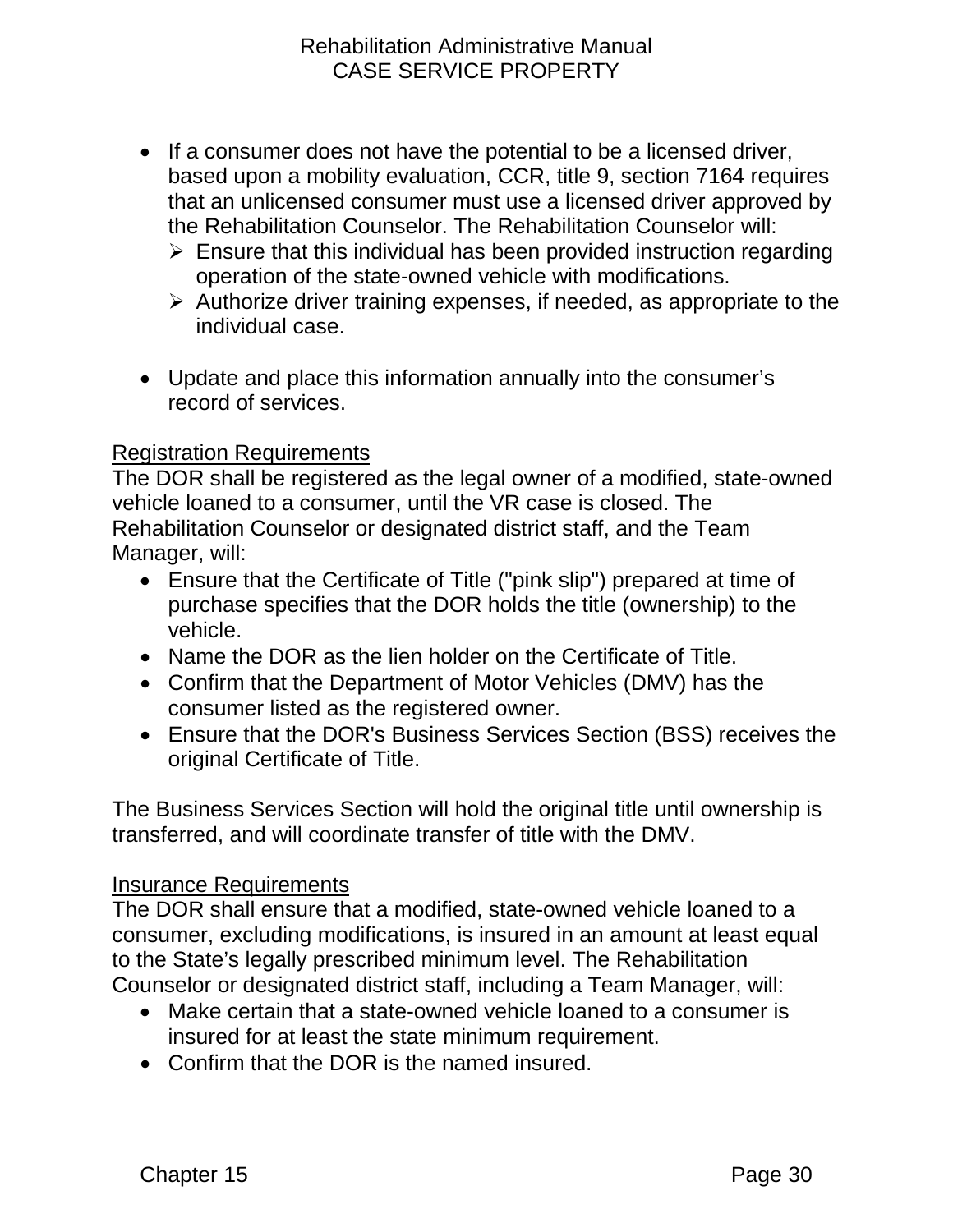• Authorize payment of insurance coverage as a case service expense, as appropriate to the individual case, if a consumer does not yet have the financial ability to insure the vehicle.

Authority: CCR, title 9, sections 7162.3, 7164, 7164 (5)(D), and 7164.2.

## <span id="page-33-0"></span>**15815 Requirements for Maintenance, Inspection and Repair of a Modified, State-Owned Vehicle Loaned to a Consumer (12/13)**

The DOR shall ensure appropriate maintenance, inspection, and repair of a modified, state-owned vehicle loaned to a consumer.

#### Maintenance Requirements

The Rehabilitation Counselor, or designated district staff, including a Team Manager will ensure that the vehicle is correctly maintained as follows:

- Complete required maintenance at intervals of six months or 6000 mileintervals as required by the DGS.
- Use the ["Preventative Maintenance Schedule](http://www.documents.dgs.ca.gov/ofa/forms/ofa35.pdf) / Safety Inspection [Worksheet"](http://www.documents.dgs.ca.gov/ofa/forms/ofa35.pdf), OFA 35, found on the Internet at [www.documents.dgs.ca.gov/ofa/forms/ofa35.pdf.](http://www.documents.dgs.ca.gov/ofa/forms/ofa35.pdf)
- Document that appropriate maintenance has been conducted.
- Confirm that any tire or wheel replacement is of the same size and specification as factory-equipped.
- Complete required SMOG checks.
- Direct the consumer to maintain vehicle modifications at intervals prescribed by the manufacturer.

Additionally, a consumer must have actual or projected financial ability to operate, maintain, and replace the vehicle in accordance with Section 15605. If a consumer does not have the actual financial ability to maintain a state-owned vehicle at the time maintenance is needed, the Rehabilitation Counselor or designated district staff may authorize appropriate maintenance as a case service expense, as appropriate to the individual case.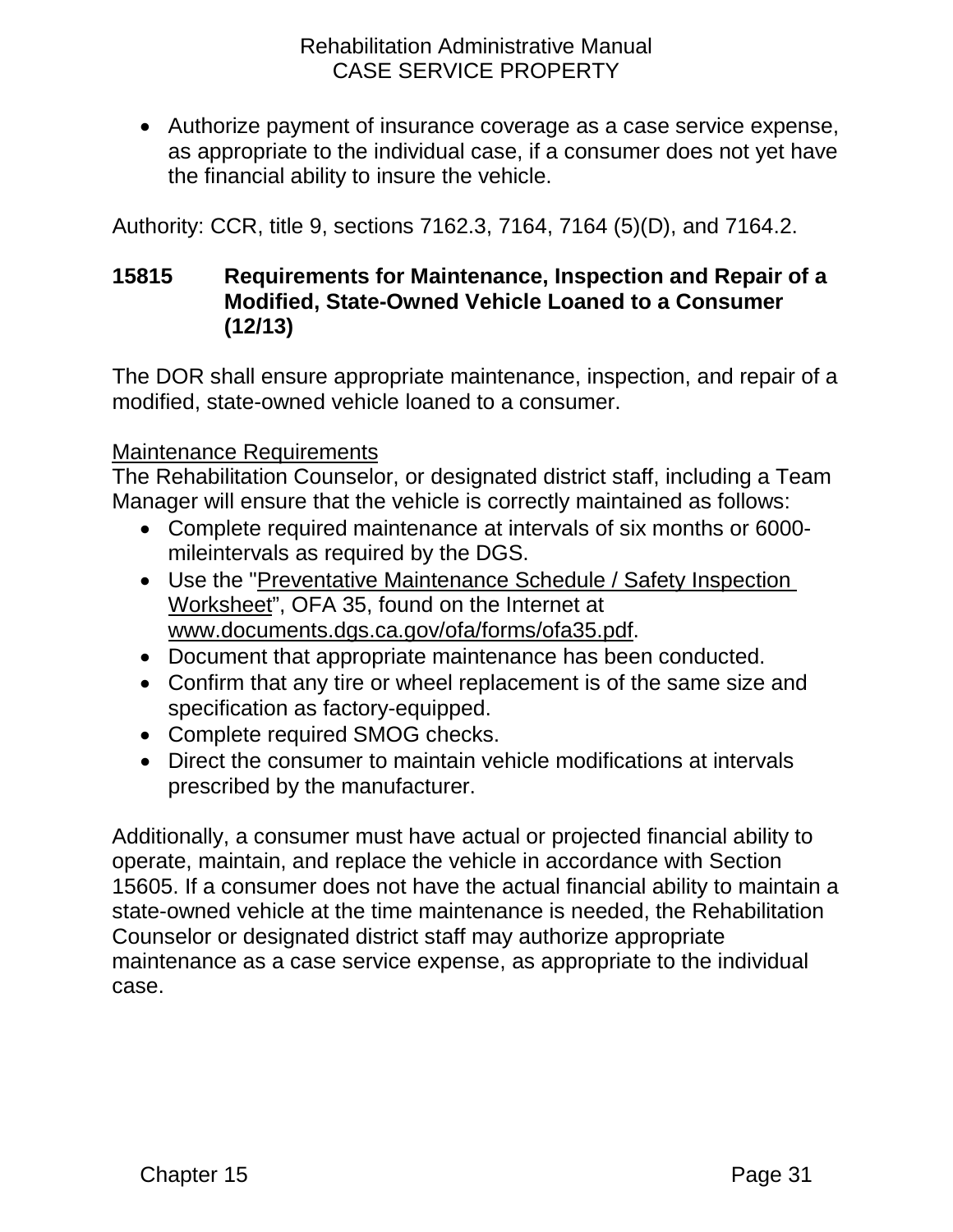Inspection and Repair Requirements

Inspection and approval of repairs of a state-owned vehicle are conducted only by a Department of General Services-Office of Fleet and Asset Management (DGS-OFAM) inspector.

The [State Vehicle Inspector list](http://www.dgs.ca.gov/ofam/Programs/InspSvs/Directory.aspx) is located on the Internet at [www.dgs.ca.gov/ofam/Programs/InspSvs/Directory.aspx.](http://www.dgs.ca.gov/ofam/Programs/InspSvs/Directory.aspx)

The inspection and repair manual is located at: [State of California Fleet](http://www.documents.dgs.ca.gov/ofa/handbook.pdf)  [Handbook](http://www.documents.dgs.ca.gov/ofa/handbook.pdf) located on the Internet at [www.documents.dgs.](http://www.documents.dgs/)ca.gov/ofa/handbook.pdf.

Regular scheduled maintenance, such as an oil change, does not require a DGS-OFAM inspection.

Authority: CCR, title 9, sections 7164, 7164.2, and 7165.

#### <span id="page-34-0"></span>**15820 Documenting Maintenance, Inspection and Repair of a Modified, State-Owned Vehicle Loaned to a Consumer (12/13)**

The DOR shall ensure appropriate documentation of maintenance, inspection, and repair of a modified, state-owned vehicle loaned to a consumer

The DOR is not required to maintain a STD 273 MONTHLY TRAVEL LOG, for state-owned vehicles loaned to a consumer.

### Maintenance Documentation

The Rehabilitation Counselor or designated district staff will:

- Maintain annual records of both vehicle and modification maintenance in the STD 271 Automobile Maintenance Record booklet.
- Maintain copies of maintenance performed in the consumer's record of services.

#### Inspection Documentation

The documentation process for inspection of modified, state-owned vehicles is different than for consumer-owned vehicles. A DGS-OFAM inspector will: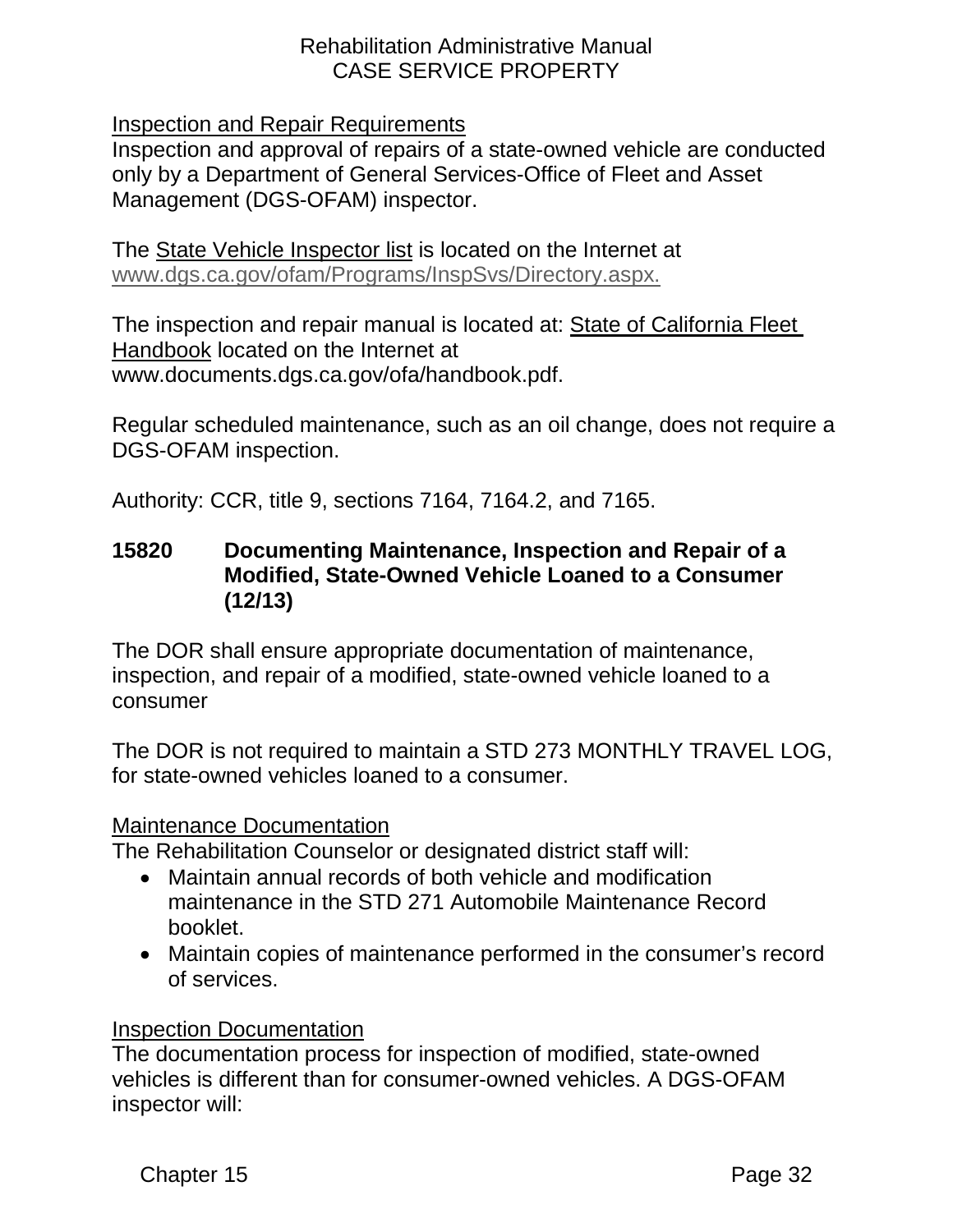- Inspect and bar code a new state-owned vehicle before it is modified.
- Inspect the completed modifications against the modification work order.
- Document his or her approval with an inspection stamp and an inspection report.

The Rehabilitation Counselor or designated district staff will ensure that copies of inspection records are also kept in the consumer's record of services.

Refer to the RAM 15 Toolbox for procedures to authorize inspection fees for modified, state-owned vehicles.

#### Repair Documentation

The Rehabilitation Counselor or designated district staff will ensure that copies of repair records are also kept in the consumer's record of services.

Authority: CCR, title 9, section 7164.

#### <span id="page-35-0"></span>**15825 Documenting Accidents and Accident Repairs for a Modified, State-Owned Vehicle Loaned to a Consumer (12/13)**

The DOR shall document accidents, and accident inspections and repairs for a modified, state-owned vehicle loaned to a consumer.

A Rehabilitation Counselor or designated district staff will:

- Advise a consumer of his or her responsibility to immediately notify the Rehabilitation Counselor if a state-owned vehicle that is loaned to him or her is damaged or involved in an accident.
- Complete a form STD 270 REPORT OF VEHICLE ACCIDENT, if a state-owned vehicle is involved in an accident.
- Promptly notify a Team Manager and District Administrator.
- Retain a copy of the STD 270 in the record of services and provide a copy to the BSS with a copy to the Chief, Contracts and Procurement Section.

Accident repairs that exceed \$500 require that district staff obtain quotes from three vendors or a Non-Competitive Bid justification. The DOR's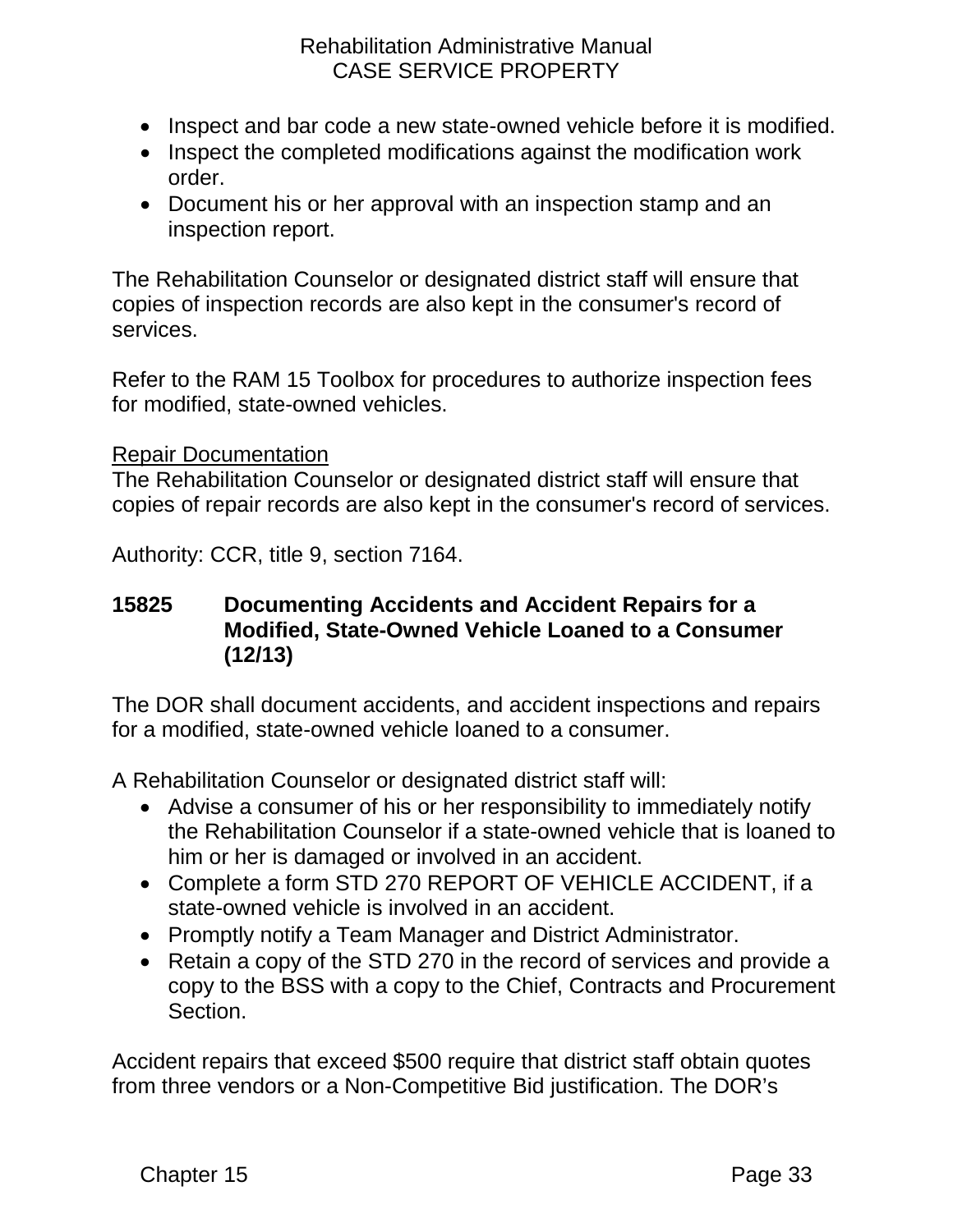Contracts and Procurement Section will seek approval for a Non-Competitive Bid justification from the DGS.

The justification or bids for accident repairs over \$500 shall be submitted for approval to the DGS Inspector of Automotive Equipment for the local area, along with a copy of the STD 270.

The [State Vehicle Inspector list](http://www.dgs.ca.gov/ofam/Programs/InspSvs/Directory.aspx) is located on the Internet at [www.dgs.ca.gov/ofam/Programs/InspSvs/D](http://www.dgs.ca.gov/ofam/Programs/InspSvs/)irectory.aspx.

Refer to the RAM Chapter 15 Toolbox for accident notification procedures.

# <span id="page-36-0"></span>**15830 Impounded or Abandoned Modified, State-Owned Vehicle Loaned to a Consumer (12/13)**

The Rehabilitation Counselor or designated district staff shall immediately locate an impounded or abandoned modified, state-owned vehicle loaned to a consumer.

The Rehabilitation Counselor or designated staff, including a Team Manager will:

- Advise a consumer of his or her responsibility to notify the Rehabilitation Counselor immediately if the vehicle is impounded or abandoned.
- Regain possession of the modified, state-owned vehicle by taking appropriate action to have an impounded vehicle released.
- Use case service expenditures for impound fees, as necessary, to reclaim the vehicle.
- Ensure that an abandoned vehicle is towed and stored for inspection by a DGS-OFAM inspector, in accordance with Section 15820.

The Rehabilitation Counselor may return an impounded or abandoned modified, state-owned vehicle held in storage to the consumer if the vehicle is required by the consumer to participate in an approved I.P.E.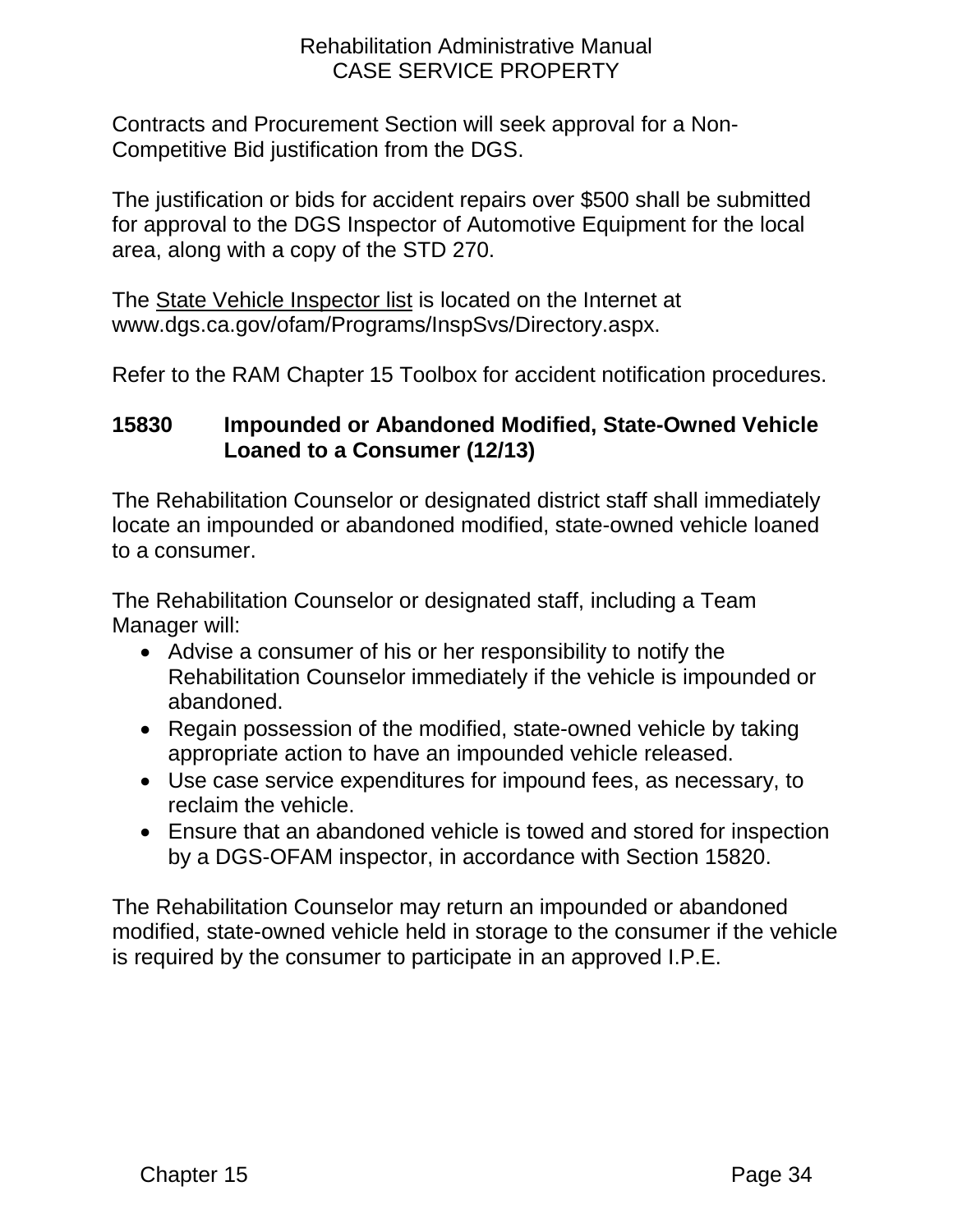# <span id="page-37-0"></span>**15900 VEHICLES: DISPOSITION (12/13)**

The DOR shall use the DR 290A ISSUANCE OF VEHICLE to document disposition of a modified, state-owned vehicle.

## <span id="page-37-1"></span>**15905 Transferring Title of a Modified, State-Owned Vehicle to a Consumer (12/13)**

Until a consumer's record of services is closed, the DOR shall hold title and be legal owner of the modified, state-owned vehicle loaned to a consumer.

Title to a vehicle shall not be transferred if a consumer's record of services is closed as "other than rehabilitated," unless the consumer purchases the vehicle from the DOR.

Title to a vehicle shall not be transferred if a consumer's record of services is closed "rehabilitated," but the consumer does not have the actual or projected financial ability to operate, maintain, and replace the vehicle at case closure.

A consumer must pay his or her contribution to the cost of case service property (financial participation), if any, prior to transfer of the vehicle. In no instance shall any financial participation be refunded.

For any state-owned vehicles that are not reissued to a consumer, the DOR shall post information about vehicles that are available for sale to state agencies through the DOR website.

Additionally, the DGS operates a Surplus Property and Reutilization Program (SP&R) program for all state-owned surplus personal property, vehicles, and other mobile equipment. The District Administrator or designee should telephone SP&R Headquarters and Warehouse at 916- 928-5800 or email OFAM@DGS.CA.Gov, and insert "Surplus Property" in the subject line.

Authority: CCR, title 9, sections 7164 and 7164.2.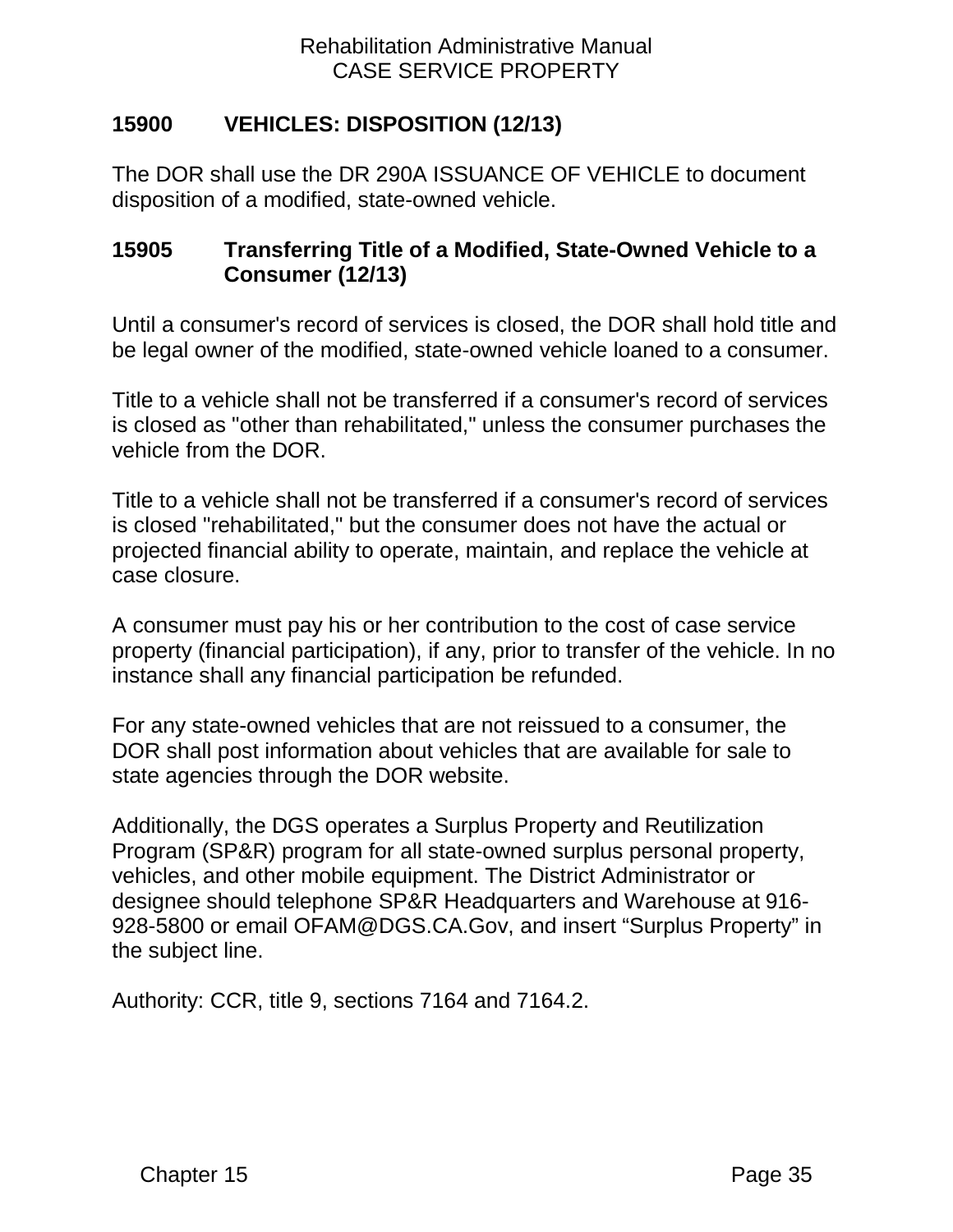## <span id="page-38-0"></span>**15910 Repossession of a Modified, State-Owned Vehicle Loaned to a Consumer (12/13)**

The DOR shall repossess a modified, state-owned vehicle if a consumer's record of services is closed as "other than rehabilitated," or if the vehicle is no longer needed, nor necessary for participation in VR services, unless the consumer purchases the vehicle from the DOR. The DOR shall also repossess a modified, state-owned vehicle if a consumer does not have the actual or projected financial ability to operate, maintain, and replace the vehicle, and he or she is unable or does not wish to purchase it at fair market value.

When the Rehabilitation Counselor determines that a modified, stateowned vehicle loaned to a consumer is to be repossessed, the Rehabilitation Counselor or designated district staff will:

- Discuss the reasons for repossession with a Team Manager.
- Document the reasons for repossession in a case note.
- Request the consumer to return the vehicle (see Section 15420).
- Notify the consumer of their right to purchase the vehicle from the DOR at fair market value in accordance with CCR, title 9, section 7194(c). In no instance shall any consumer's financial participation obligation be refunded.
- Obtain the consumer's signature on the disposition portion of the DR 290A ISSUANCE OF VEHICLE form. Discuss special circumstances with a Team Manager if a consumer is unavailable or unwilling to sign the DR 290A.
- Ensure that the DMV records reflect that the consumer is no longer the registered owner, and notify BSS appropriately.
- Determine appropriate vehicle storage.
- Notify MEP that a vehicle is available to reissue the vehicle. For example, a newer vehicle may be suitable for reissue to another DOR consumer, conditioned upon a new mobility evaluation.

The District Administrator or a designee will notify the DOR's Contracts and Procurement Section when a state-owned vehicle is repossessed.

Authority: CCR, title 9, sections 7164, 7164.2, and 7194(c).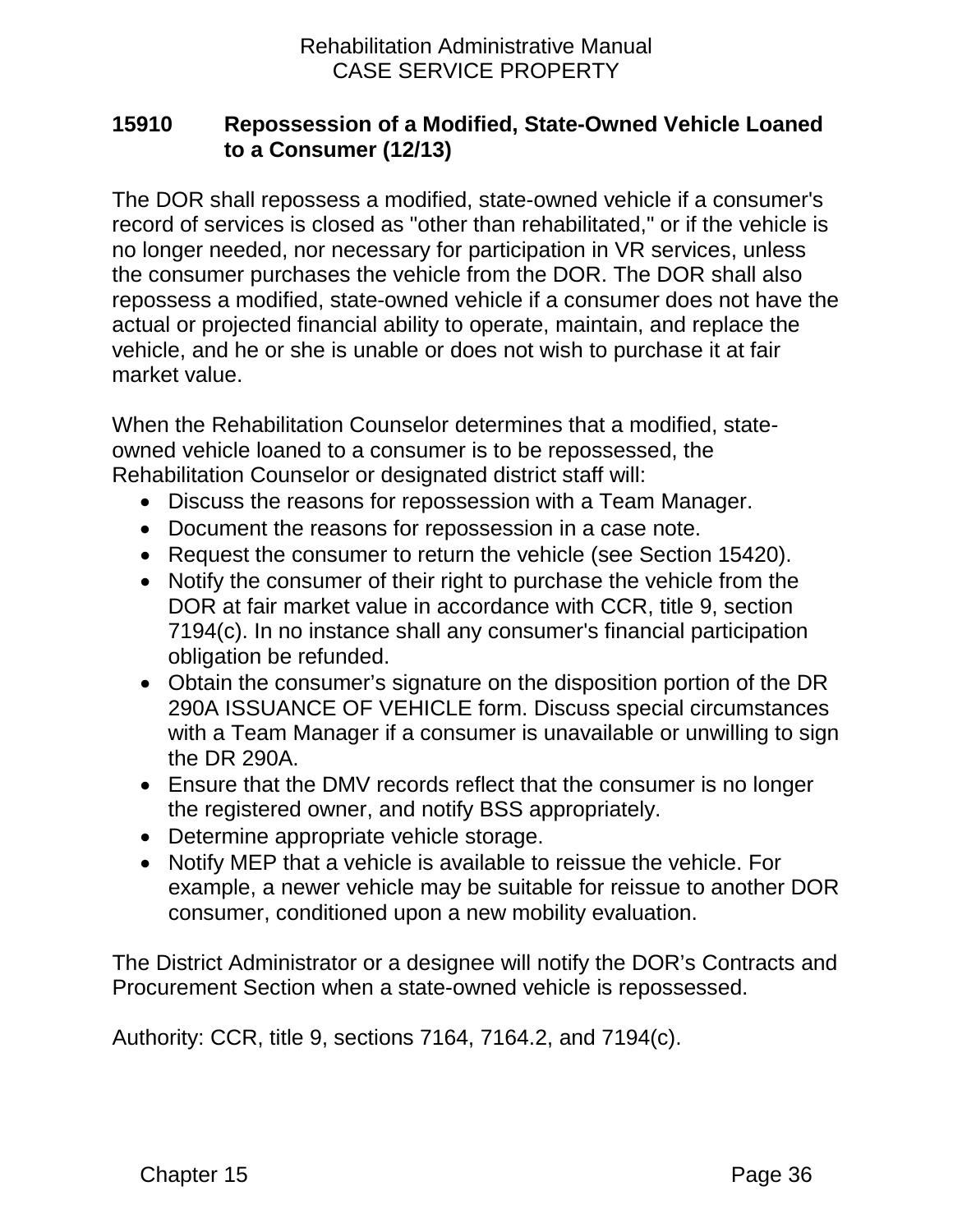## <span id="page-39-0"></span>**CASE SERVICE PROPERTY RECORDS AND FORMS (12/13)**

### <span id="page-39-1"></span>**Authorization Register**

The Authorization Register is a financial report in AWARE that lists all of the VR services and commodities provided to a consumer.

Refer to the AWARE Reference Guide located on the DOR intranet for procedures to access the Authorization Register.

#### <span id="page-39-2"></span>**Record of Services**

The DOR utilizes a standardized, statewide record of services documentation system that provides a consistent case recording and documentation process. The record of services consists of electronic and hardcopy information that allows appropriate staff to review an individual's record of services, approve VR services, and perform case monitoring to ensure quality services.

Refer to RAM Chapter 30.

### <span id="page-39-3"></span>**DR 232 Case Service Property Stockroom Control**

The DR 232 is a required DOR form to track and monitor case service property that goes in and out of the DOR stockroom. It lists incoming property by date, serial number, and the purchase price. Outgoing property is recorded by date and type of disposition. Receipts for all property dispositions are obtained from the organization confirming they have received the disposed property. These receipts must be attached to the DR 232 via scan or hard copy and retained for five years in the district for record keeping purposes.

Policies related to DR 232 can be found in Sections 15440, 15445, 15450, and 15455.

The DOR 232 is located on the DOR intranet.

#### <span id="page-39-4"></span>**DR 290 Issuance of Equipment**

The DR 290 is no longer used.

Refer to Section 15300 for documentation requirements for issuance of case service property.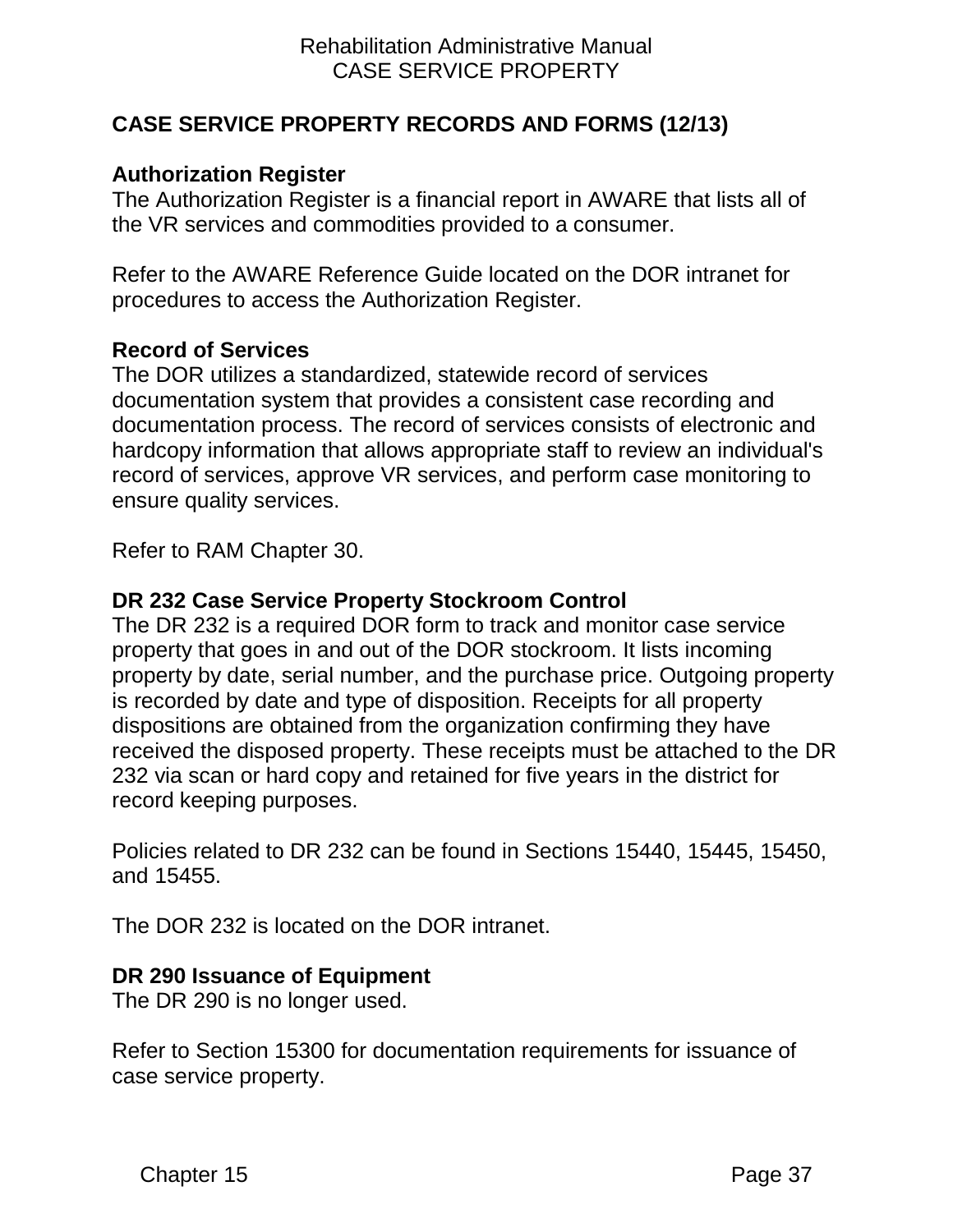### <span id="page-40-0"></span>**DR 290A Issuance of Vehicle**

The DR 290A describes the understanding between the DOR and the consumer regarding loan of a modified, state vehicle for use during a consumer's I.P.E. The form must be completed at the time of issuance and disposition of the vehicle.

The DR 290A can be found in the AWARE Letters catalog.

Refer to Section 15700.

## <span id="page-40-1"></span>**DR 812 Fiscal Review and Approval Request**

This form is for approval of each consumer and administrative purchase over \$20,000. Consumer purchases include items such as vehicles, modifications to vehicles and other adaptive equipment. It requires approval by a District Administrator, a Deputy Director, and the Chief of BFFR.

The DR 812 and instructions can be found on the DOR intranet.

#### <span id="page-40-2"></span>**OFA 35 - Preventive Maintenance Schedule / Safety Inspection Worksheet**

This Office of Fleet Administration form describes required maintenance for state-owned vehicles that must be performed every six months or 6,000 miles.

Refer to Section 15815.

The [OFA](http://www.dgs.ca.gov/ofam/Forms.aspx) 35 can be found on the Internet at www.dgs.ca.gov/ofam/Forms.aspx.

#### <span id="page-40-3"></span>**STD 270 Vehicle Accident Report**

The STD 270 ACCIDENT REPORT is completed when a modified, stateowned vehicle loaned to a consumer is involved in an accident. The Rehabilitation Counselor or designated district staff shall retain a copy in the record of services and provide a copy to the BSS with a copy to the Chief, Contracts and Procurement Section.

The STD 270 can be found on the internet at <http://www.dgs.ca.gov/ofam/forms.aspx>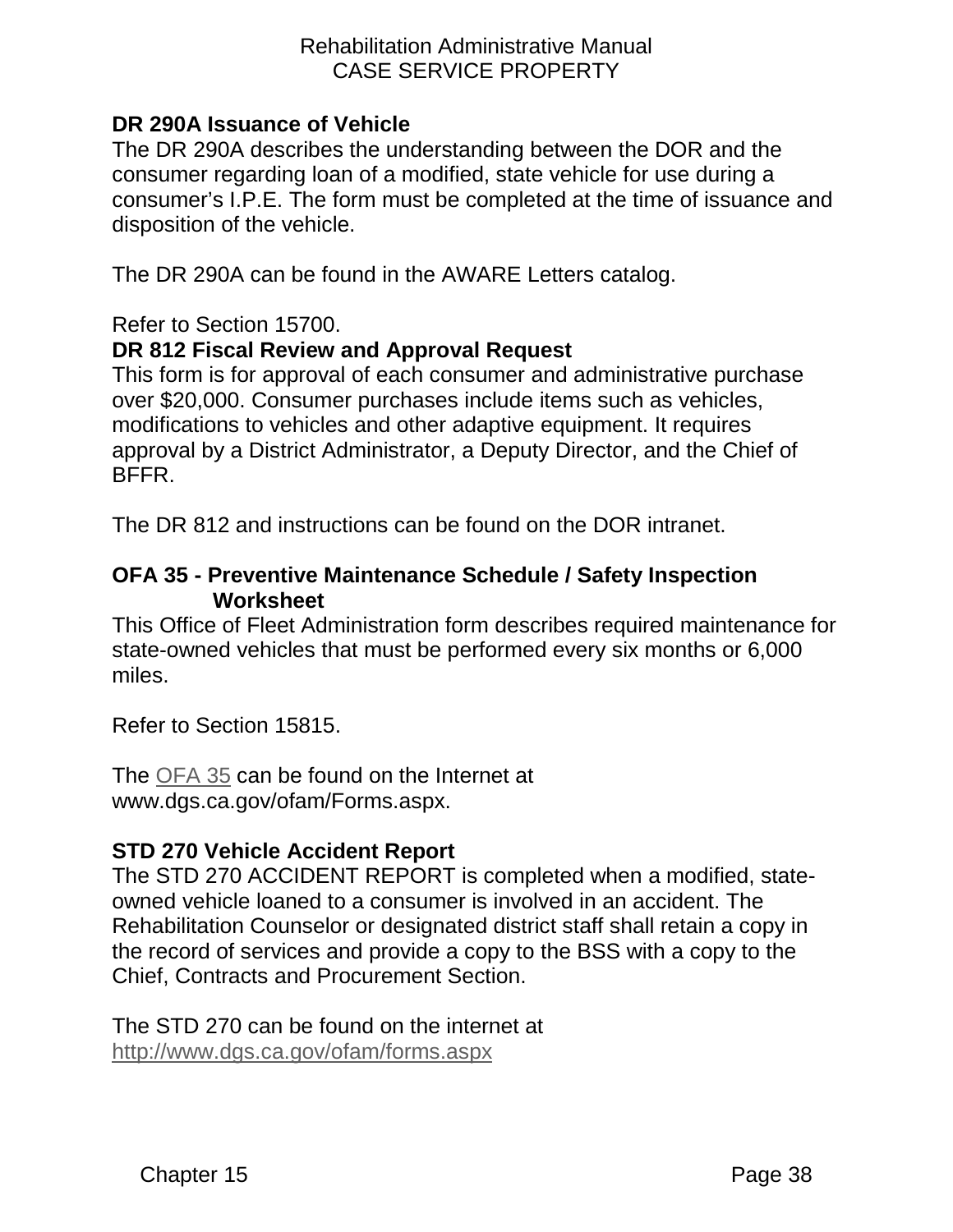# <span id="page-41-0"></span>**STD 271 Automobile Maintenance Record**

The STD 271 booklet is a required record of both vehicle and modification maintenance kept in the glove box of a modified, state-owned vehicle loaned to a consumer.

Refer to Section 15815.

The STD 271 can be obtained through BSS.